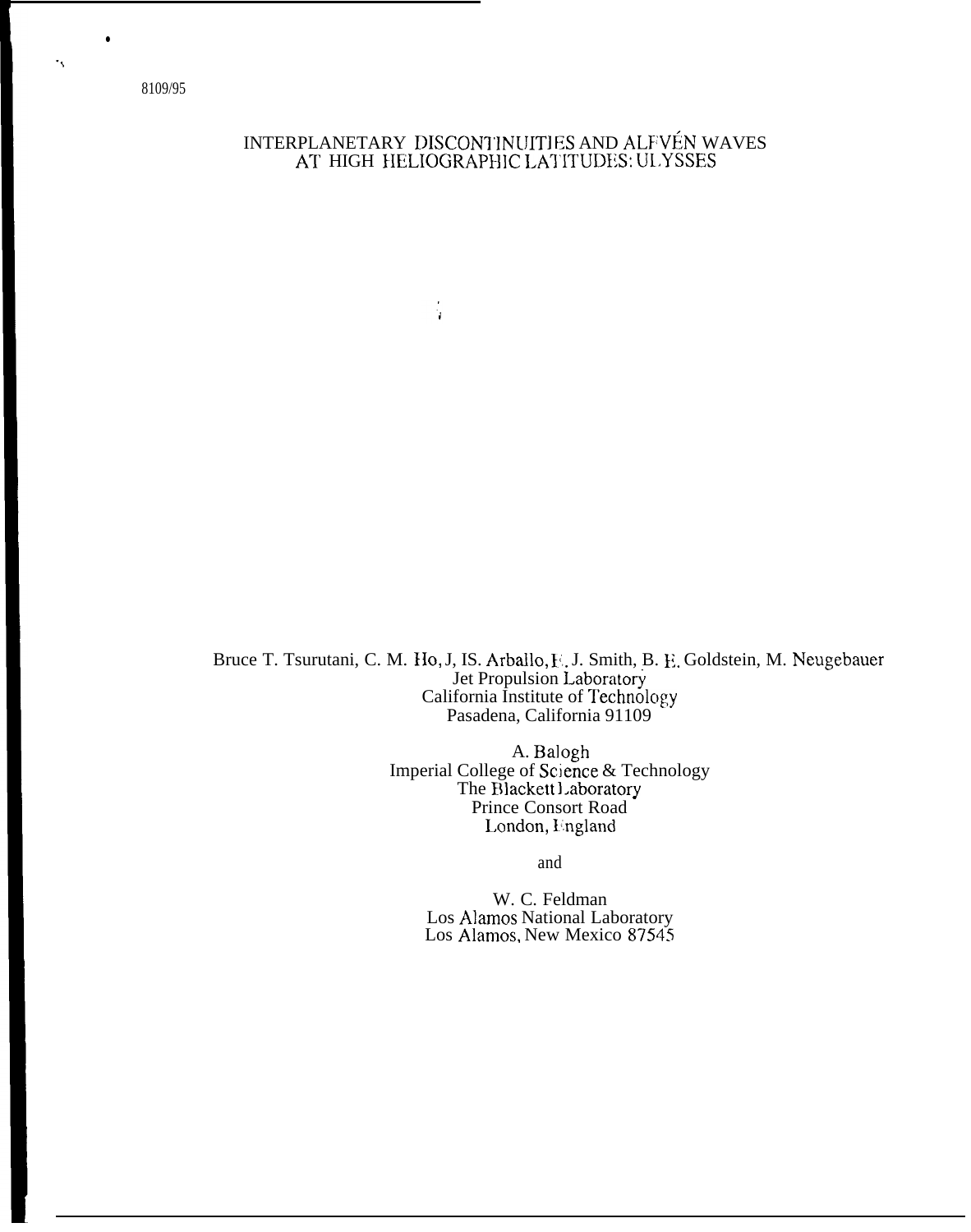#### **ABSTRACT**

This paper presents the results of the first statistical study of interplanetary directional discontinuities at high heliographic latitudes. Wc find that the rate of occurrence of interplanetary discontinuities (ROIDs) increases dramatically as Ulysses goes from the ecliptic plane to high (-80°) heliographic latitudes. The increase is about a factor of five as Ulysses moves from Jupiter at  $5^{\circ}$  AU to 2.5 AU over the south pole. There is a one-to-one correspondence between high ROID rates and when Ulysses is in a high speed stream. This is particularly dramatic just after Jovian; encounter when there are. 25.5-day period corotating streams present. Thus, the increase with latitude is primarily due to Ulysses spending more and more percentage time within a high speed stream emanating from the solar coronal hole. High speed streams are characterized by the presence of nonlinear Alfvén waves with transverse fluctuations as large as  $\Delta \vec{B}/|B|$  of 1 to 2. The normalized transverse wave power can be characterized by P = 5 x 10<sup>-4</sup> f<sup>1.6</sup> Hz<sup>-1</sup>. The Alfvén waves are found to be propagating outward from the Sun, even at these large heliocentric distances. The waves typically have arc-like polarizations, and conserve field magnitude, to first order. Excluding stream-stream interaction regions, the normalized wave power spectra in different regions of the polar coronal hole streams, from the ecliptic plane to high heliographic latitudes, appear to be similar. Directional (rotational) discontinuities often form the edges of the phase-steepened Alfvén waves, thus offering a natural explanation of the ROID increase with increasing latitude. Discontinuities in the middle latitude regions are statistically more compressive than ones in the ecliptic plane. One possible explanation is that stream-stream interactions during the midlatitude excursion led to Alfvén wave coupling to compressive wave modes and eventual wave dissipation. This topic will be the subject of a further investigation.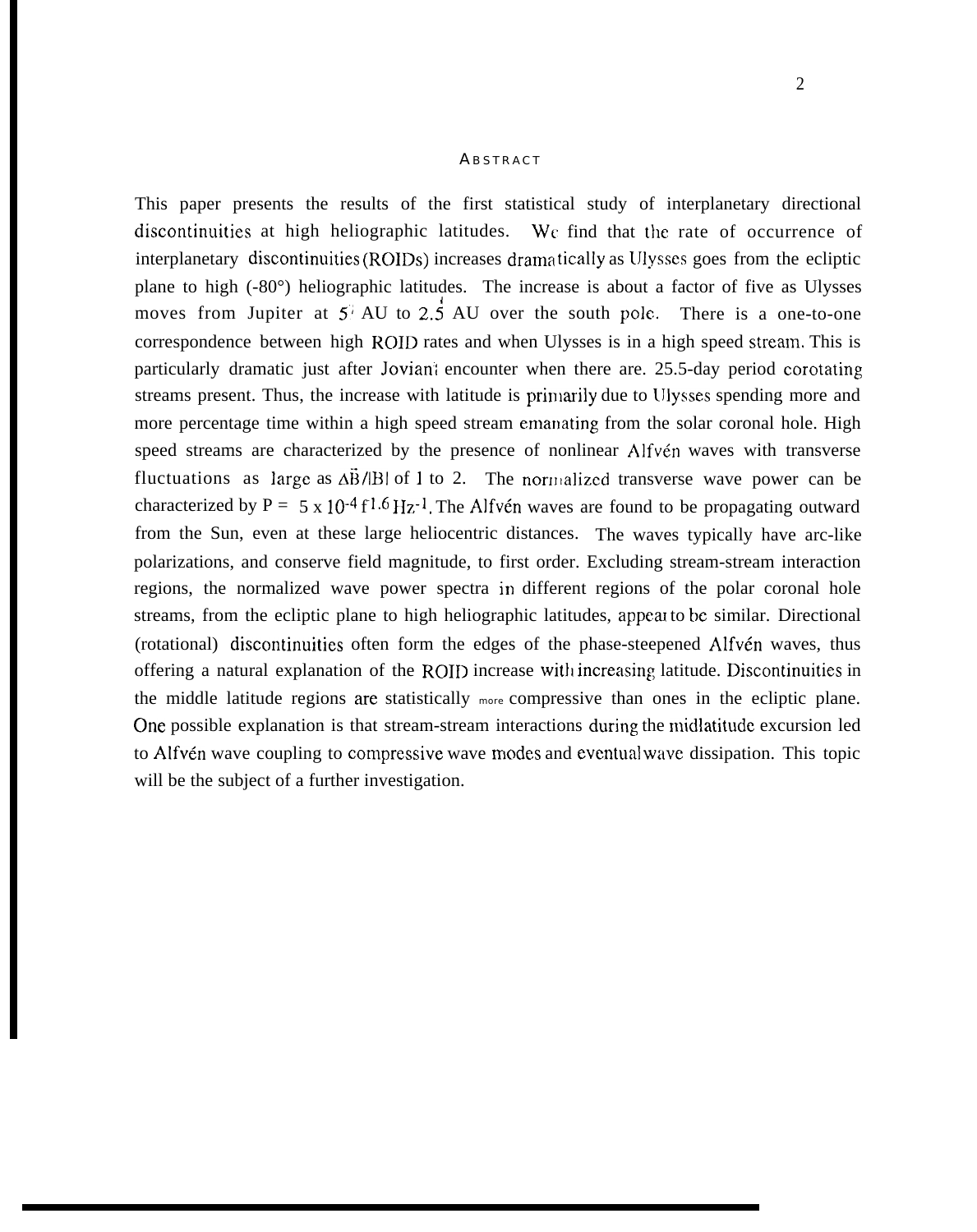#### INTROD[JCTION

One of the fundamental microstructure within the solar wind are directional discontinuities (DDs), sharp angular changes in the interplanetary magnetic field (Burlaga, 1969). These DDs are a mixture of both rotational (RD) and tangential (TD) discontinuitics, as described by Landau and Lifschitz (1960) [see also Neugebauer et al. (1984)].

Several past works have focused on the radial gradients of their occul rence frequency (Burlaga, 197 1; Mariani et al., 1973; Behannon, 1978; Tsurutani and Smith, 1979, Lepping and Behannon, 1986). Although most past spacecraft trajectories have been confined primarily close to the ecliptic plane, potential latitudinal gradients have been derived (Mariani et al., 1973; Tsurutani and Smith, 1979). These latter results were based on data taken within only  $10^{\circ}$  to the ecliptic plane.

Complicating such studies of radial and latitudinal gradients are a possible dependence On coronal origin and dynamical evolution in interplanetary space (Neugebauer and Alexander, 199 1). It has been previously pointed out that the near. ecliptic variations in rate of occurrence are too large to be accounted for by statistical variations alone (Tsurutani and Smith, 1979). Orders of magnitude variation have been previously noted, Clearly, there must be other factors involved as well. Some of these have been identified and discussed in Neugebauer and Alexander (199 1) and Tsurutani et al, (1994; 1995a).

This paper explores the rate of occurrence of interplanetary discontinuities (ROIDS) as the lJlysses spacecraft goes from 1 AU to S AU in the ecliptic plane and then to high southern latitudes (-80°) at 2.5 AU. A strong positive latitudinal gradient will be demonstrated, We will demonstrate that this apparent gradient is due to the presence of high-speed, high-latitude stream structures. Solar wind plasma data will be used to demonstrate this dependence.

### METHOD OF ANAl YSIS

In this paper, interplanetary discontinuities are identified using two slightly different criteria. Tsurutani and Smith (1979), hereafter referred to as the. TS criteria, requires a field directional change of  $\Delta \vec{B}/|B| \ge 0.5$  and  $|\Delta B|$  greater than 26, where  $\delta^2 = \sigma^2$ , the variance on either side of the discontinuity. These criteria were applied to one minute averages, where the two one-minute vectors that are compared were separated by three minutes, This vector separation allows for discontinuities with "thicknesses" as large as 60s to be detected without bias. Thicker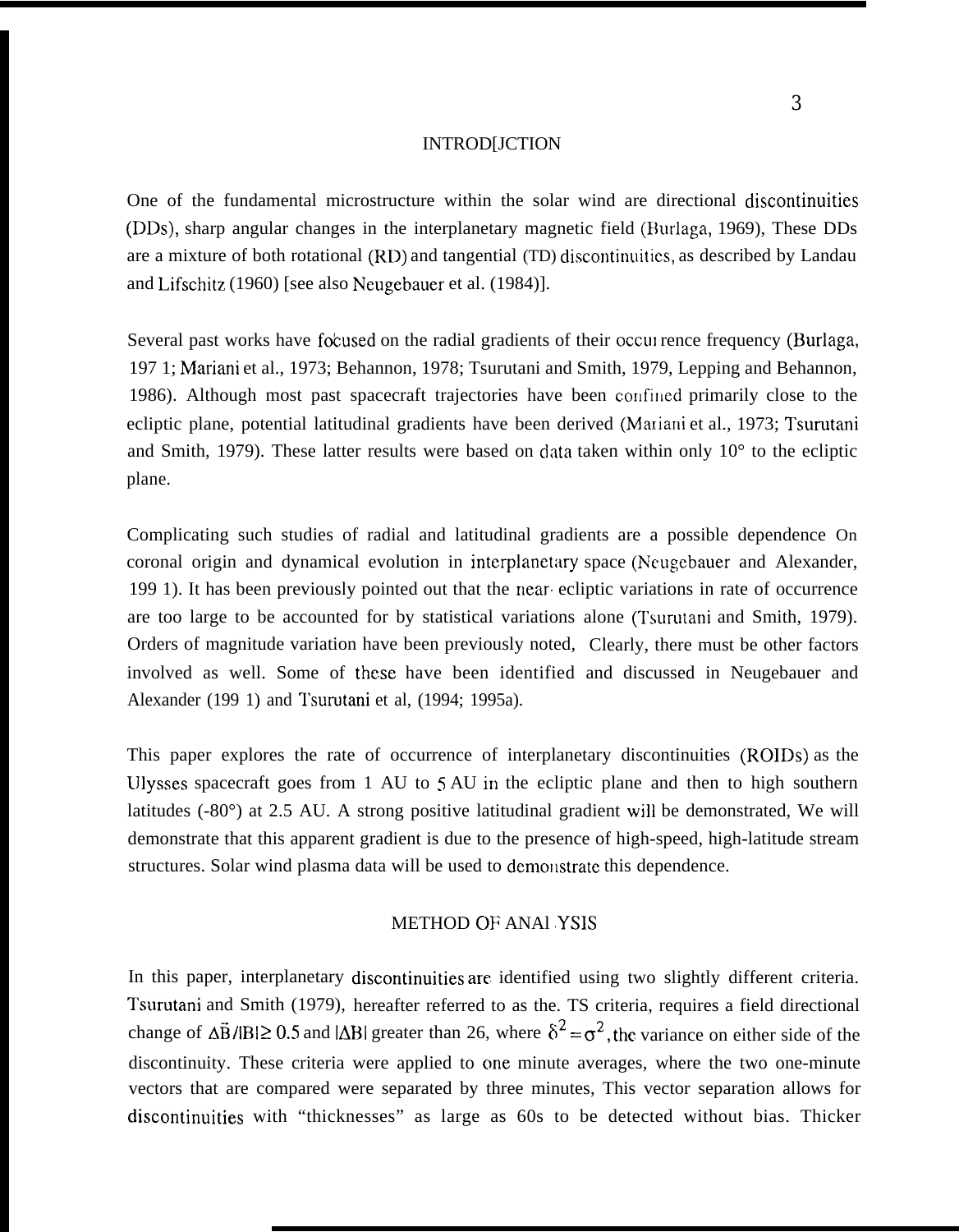discontinuities can be detected depending on their (tcmpora placement relative to the two vectors and the total angular change of the discontinuity.

We also use a slightly modified Lepping and Behannon (1986) criteria (hereafter referred to as the LB criteria). In this paper, wc require that the field directional change between vectors be at least 30", or  $\theta = \cos^{-1}(\vec{B}_1 \cdot \vec{B}_2)/|B_1||B_2| \ge 30^\circ$ .  $\vec{B}_1$  all  $\vec{B}_2$  arc the upstream and downstream vectors, respectively. There are several other features of the LB criteria that have been followed but are not repeated here, for brevity. This criteria was applied to one-minute averages, with  $\vec{B}_1$  and  $\vec{B}_2$  separated by two minutes. The primary difference in our current method and the original LB method is the duration of the data averages used (one minute versus 42s).

In Tsurutani et al. (1994) it was shown that the two criteria were quite similar. The TS criteria are slightly less stringent, so that they yield about a  $\sim$  50% higher rate of discontinuities. The methods of computer selection of directional discontinuities were developed by TS and LB because statistical studies typically involve thousands of events. In this paper, we will identify over 35,000 discontinuities using both criteria.

Once directional discontinuities have been identified by computer selection, further analyses are done on higher time resolution data, For minimum variance analyses, field vectors within the discontinuity itself (sometimes as "thin" as 10s or less) need to be. examined. For this purpose, we use the highest time resolution available, 1 magnetic vector/s. Minimum variance analyses (Sonnerup and Cahill, 1967; Smith and Tsurutani, 1976) are pet-formed on these high resolution data to determine the direction of the normal.

The standard method of identifying the type of discontinuity, rotational or tangential, requires the determination of the magnetic field component along the normal direction  $(B_N)$  relative to the larger field magnitude on either side of the discontinuity (B],), and the jump in field magnitude ( $\triangle$ IBI) relative to B<sub>L</sub>. Smith (1973, a, b) plotted each discontinuity as a point in phase space  $(B_N/B_L, \Delta|B|/B_L)$  on a scatter plot, We will follow the same procedure here. RDs are events with large  $B_N/B_L$  and small  $\Delta|B|/B_L$ , and TDs are events with large  $\Delta|\vec{B}|/|B|$  and small  $B_N/B_L$ . Specific criteria will be discussed later,

Because there are often waves and other features present near the discontinuities, past experience has shown us that manual analysis is the best means to determine the most accurate values of B<sub>L</sub> and AIB 1. We follow that method here.  $B_N$  is determined from the minimum variance analysis results. Because the determination of the phase space coordinate of each discontinuity requires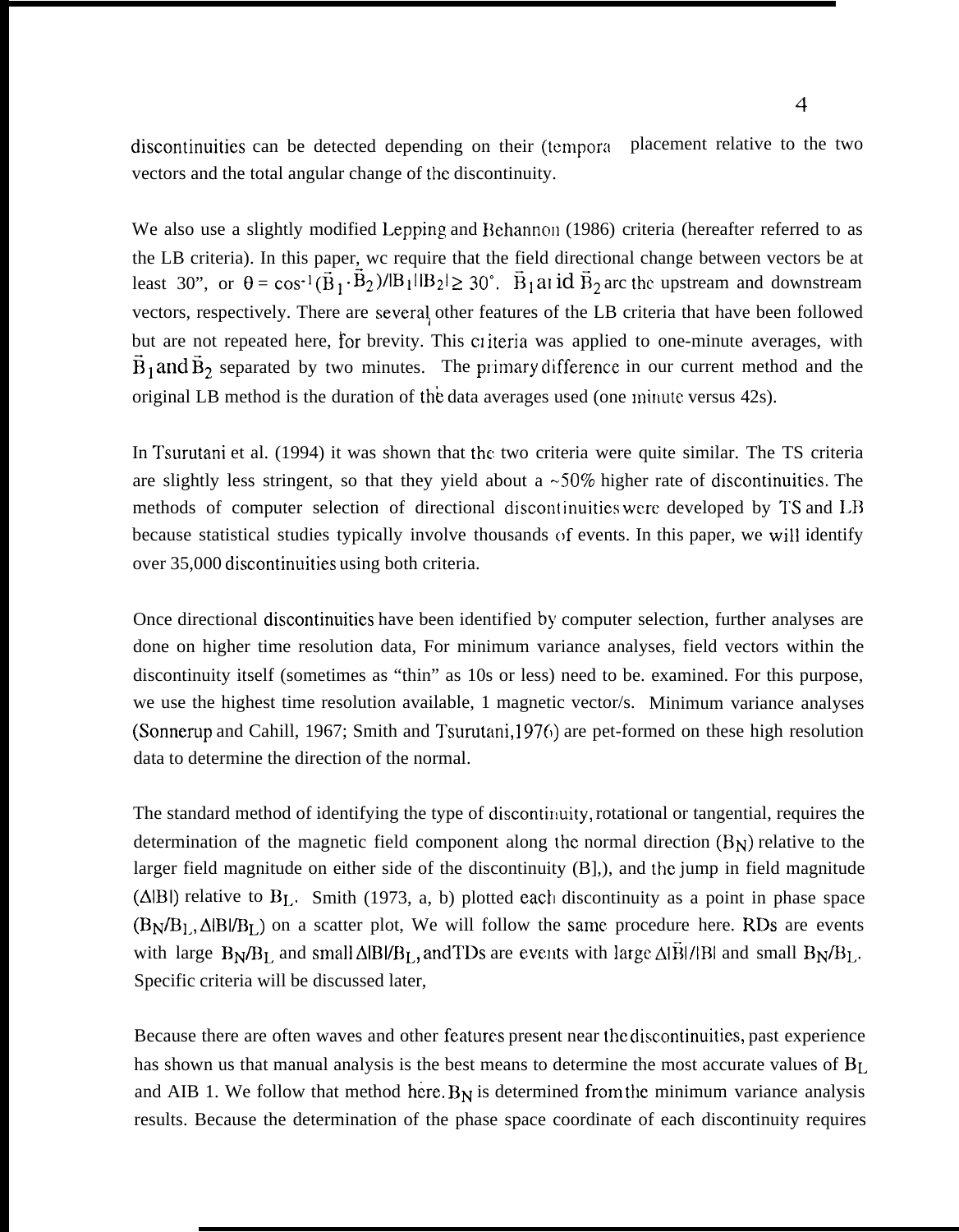considerable effort, only several hundred discontinuities out of the tens of thousands of discontinuities have been examined in this manner during this study.

The temporal resolution of the Ulysses plasma data is not sufficient to aid in the detailed analysis of discontinuity types and features. Thus, we usc the plasma information only for the examination of solar wind flow type and phase relation to solar wind stream structures, etc. All detailed discontinuity analyses will be performed on the gnetic field alone.

#### RESULTS

!

#### *ROID Radial and Latitudinal Gradients*

!

The TS and I.B discontinuity selection criteria have been performed on one minute averages of the magnetic field vectors for the Ulysses mission, from launch in October, 1990 to high heliographic latitudes during the first solar polar pass, September 1994. The rate of occurrence of interplanetary discontinuities (ROIDs) in the ecliptic plane from 1 to 5 AU, is shown in Figure 1. The vertical scale is the normalized number of discontinuities per day with 0.2 AU bins. The normalization takes any data gaps into account.

The TS and LB ROID values are shown as the solid plot and dashed plot, respectively. Both plots indicate a gradual decrease in rate of occurrence with increasing radial distance, They are fit by curves that fall off exponentially with increasing radial distance. The TS plot is best fit with a function of the form  $e^{-(r-1)/5}$  and the LB plot is best fit with e-(1-1)/4 where r is measured in AU. The ROID decrease with radial distance is presumably due both to an increase in discontinuity thickness, therefore falling outside of the selection criteria, and to dissipation of discontinuities.

Figure 2 gives TS and LB ROID plots and curve fits for the post-Jupiter encounter when Ulysses traveled to large negative heliographic latitudes. We show the ROII) values from  $0^{\circ}$  to -80" latitude. Several features can be noted in the Figure. First we note the factor of -4 to 5 increase in ROID rate from -0° to -80". This dramatic increase is easily apparent in the two plots and two curves, and is a long term trend. The TS and LB ROID values increase more or less monotonically with time and latitude, based on 3 degree average values.

The gradual increase in the ROID values with latitude can be understood physically if one examines the detailed ROID dependence on stream structure. For this purpose, daily averages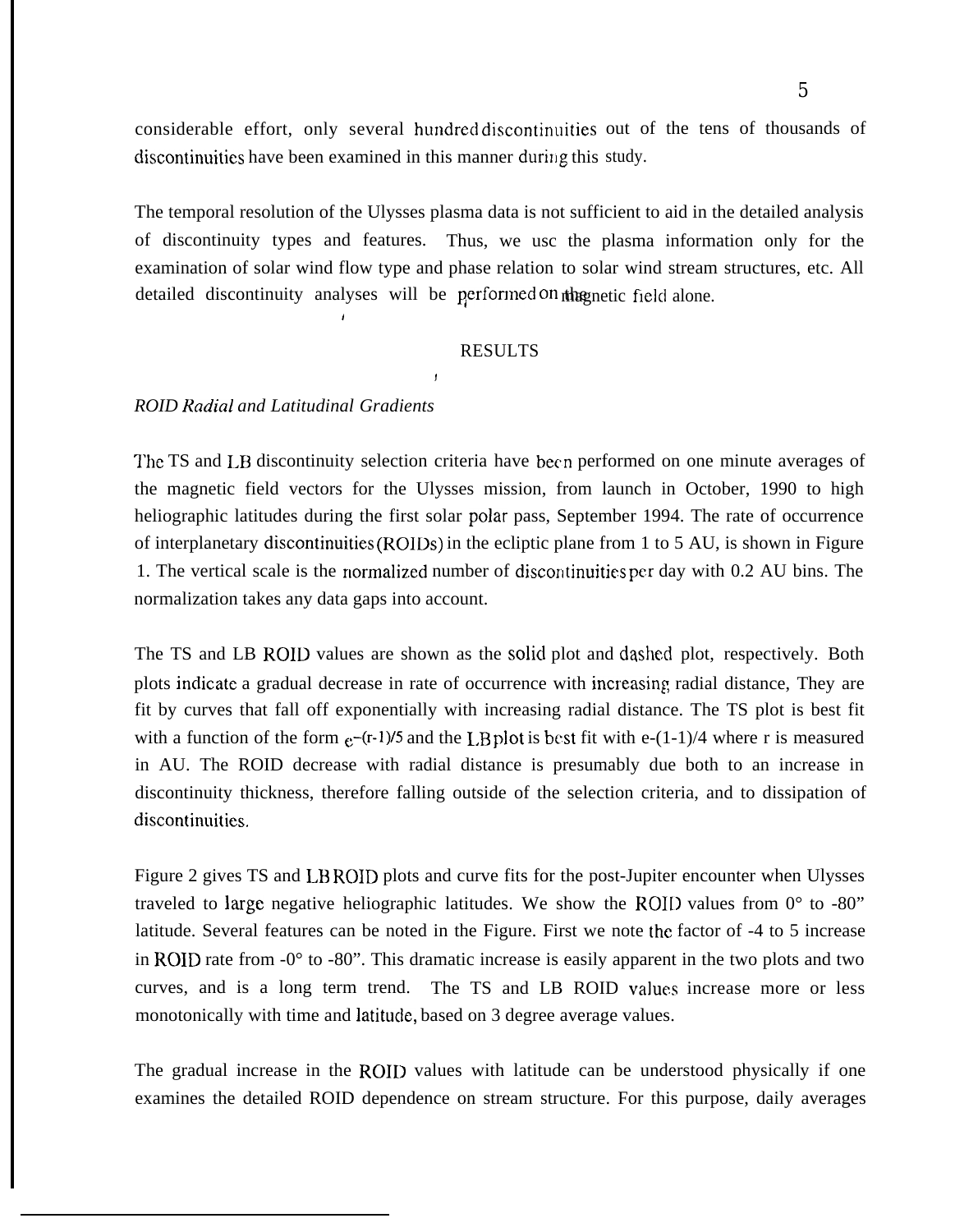are used, as displayed in Figure 3. From top to bottom are: the solar wind proton density, proton temperature, solar wind speed magnetic field magnitude, TS ROID rate, LB ROID rate, and the spacecraft location (radial distance from the Sun, and heliospheric latitude).

Several features can be noted in the Figure. Most in portant is that the ROID value depends strongly on the type of stream structure within which Ulysses is embedded. From the late part of 1992 (July) through April 1993, there are recur-ring, high speed streams at Ulysses (Bame et al., 1993; Phillips et al., 1994) associated with a coronal hole that is centered at the south pole of the Sun. This stream corotates with a -25.5 day period (Tsurutani et al., 1995b). The TS and LB ROID value increases and decreases in<sup>j</sup> coincidence with the speed of the solar wind. Figure 3 shows this one-to-one correlation. When Ulysses is within the high speed stream, there are  $>80$ discs day  $1$  (TS criteria). When Ulysses is in a s1ow speed stream, there are less than 40 discs day  $\cdot$ <sup>1</sup> ('I'S criteria). The above numbers were the extreme limits. A typical ratio of ROID value in a high speed stream to the value outside a stream is 4 or 5:1, After August 1993, the spacecraft became embedded in a high speed stream (through the end of this plot). The solar wind speed then remained generally high (-700 -800 km s-1) but decreases slightly with increasing latitude and decreasing radial distance. Correspondingly, the TS ROID values maintain a high value ranging between  $80-100$  discontinuities/day (see also Figure 2),

### *Aljv& Wave Properties*

One of the fundamental discoveries of the Ulysses high latitude pass is the presence of large amplitude Alfvén waves in the solar wind (Tsurutani et al., 1994, 1995a; Smith et al., 1995a; Balogh et al., 1995a, Goldstein et al., 1995), as is illustrated in Figure 4. The data are presented in the Solar Heliospheric (SH) or RTN coordinate system. In this system  $\hat{R}$  is directed radially away from the sun,  $\hat{T}$  is defined by  $(\hat{\Omega} \times \hat{R})/|\hat{\Omega} \times \hat{R}|$  where  $\hat{\Omega}$  is the solar rotation axis, and  $\hat{N}$ completes the right-hand system. The three components of the solar wind velocity and magnetic field are shown in this system. The radial component of the solar wind velocity  $(V_R)$  lies within a very narrow range of -735 to -820 km s<sup>-1</sup>. The high frequency field fluctuations are large in all three components, but perhaps largest in  $B<sub>r</sub>$  and  $B<sub>N</sub>$  (here we ignore the larger slow -12 hour variations in  $V_R$  and concentrate on the high frequency variations).  $\Delta \vec{B}/|B|$  is typically -1 to 2, indicating that these waves are highly nonlinear. Tsurutani et al., (1994) have shown that an intimate relationship exists between the fluctuations and discontinuities, a topic that we will examine again, later in this paper.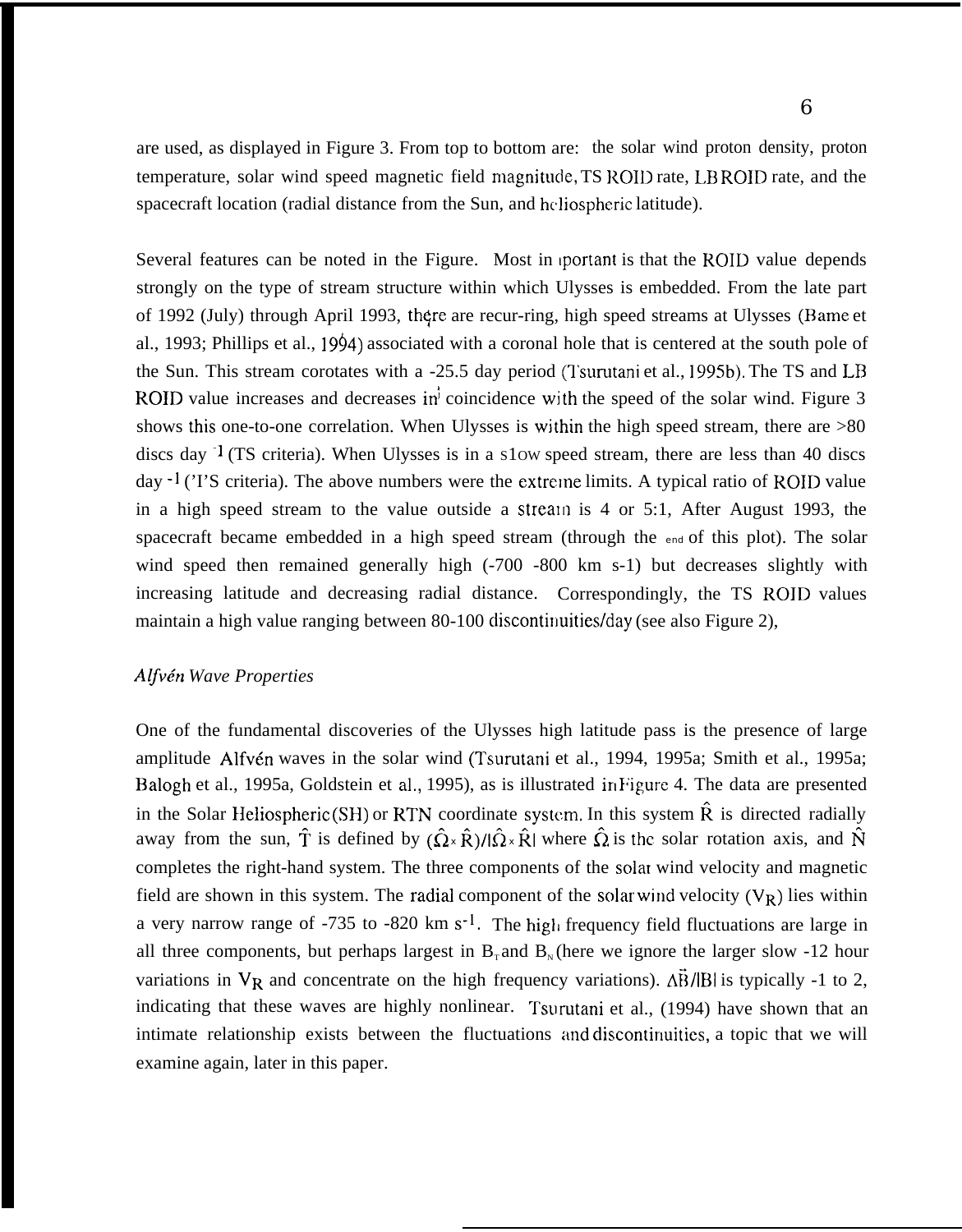Figure 5 illustrates the results of a cross-correlation analyses between the SH components of  $\tilde{V}$ and  $\overline{B}$  in a 24-hour interval of Figure 4. It is found that there is a strong correlation coefficient (c.c.) at zero lag (0.64, 0.86 and 0.85 c.c., respectively), indicating that these waves are indeed Alfvénic (see Belcher and Davis, 1971; Tsurutani et al., 1990). The sign of the correlation coefficient indicates that the waves are propagating outward from the sun.

## *Alfvén Waves* and *Discontinuities i*

In order to determine if the Alfvén waves and discontinuities arc different or similar at high latitudes from those in the ecliptic plane, we have selected six intervals of two days each to intercompare. These intervals were chosen such that they were Alfvén intervals within the trailing portions of high-speed streams. The intervals chosen are listed in Table 1. Also given are the two-day averages of the magnetic field magnitude, solar wincl speed, proton density, and temperature and the Ulysses heliographic distance and latitude.

The intervals were selected to obtain a variety of radial distances from the sun and of heliographic latitudes. Two are near the ecliptic plane at different solar distances and four are at a variety of hcliospheric latitudes.

Power spectra were calculated for each of the intervals. Because we wish to compare the field fluctuations at a variety of heliospheric distances from Sun where the magnetic field magnitudes are considerably different, we have normalized the power spectra by dividing by the average magnetic field magnitude squared. This latter quantity, wave power divided by  $|B|^2$ , is also a fundamental parameter used in the calculation of the effect of transverse waves in the (resonant) pitch-angle scattering of energetic particles (Kennel and Petschek, 1966).

Figure 6a gives the normalized wave power over a two-day period(wave power divided by  $|B|^2$ when Ulysses was near the ecliptic and near -79° latitude. Panels 1) and 3) are one component of the transverse fluctuations at the two latitudes, and panels 2) and 4) are field magnitude spectra. Note that both the transverse and field magnitude power spectra at the two latitudes have frequency power law dependence of -1.6 to -1,7 (shown by the. curve fits). This is typical of all six intervals analyzed.

The intensities of the normalized wave power are slightly higher at the highest latitudes as quantified by the coefficients of the normalized power, At high latitudes, the coefficients are 2 x  $10^{-4}$  and 2.4 x  $10^{-5}$  for the transverse and B magnitude components. At low latitudes, the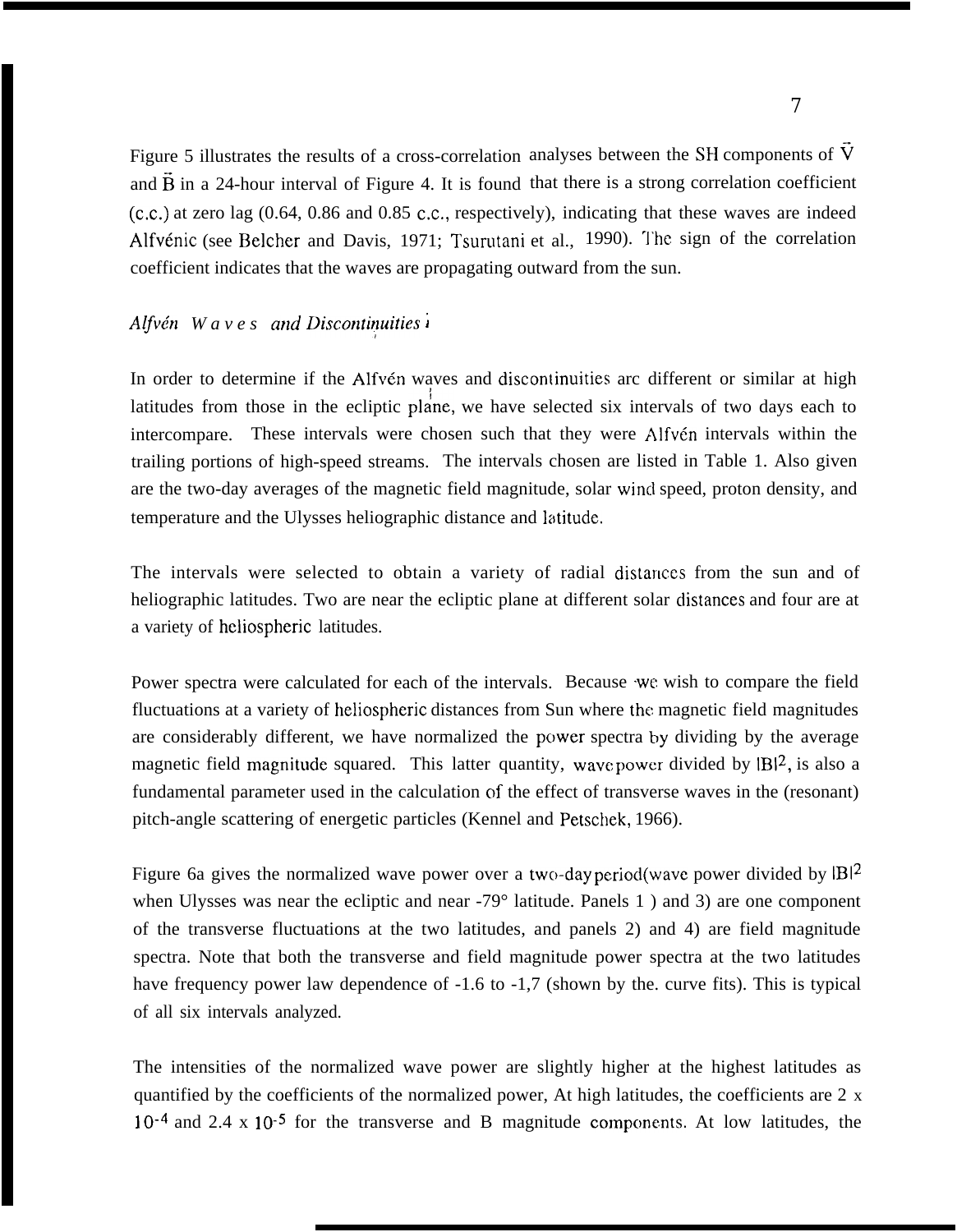coefficients are 1.0 x 10<sup>-4</sup> and 1,1 x 10<sup>-5</sup>, respectively. Thus, the normalized power at high latitudes are about a factor of -2 higher than that measured near the ecliptic plane.

The above normalized power spectra were calculated within a  $10^{-1}$  to 10-4 Hz frequency interval. The frequency extent at the lower end is, of course, limited by the 2-day interval analyzed. Extension to lower frequencies requires longer time intervals. The result for an analysis of a ten day interval at the same two latitudes are shown as Figure 6b. Here, we again present normalized power spectra, 'but now over the frequency range between  $10^{-5}$  and  $10^{-2}$  Hz. The results are essentially the same for the high latitude interval [panels 3) and 4)]. The ecliptic plane normalized wave power is however, considerably less. The reason for this is that the wave events in the ecliptic last only a few days and do not exist for a full 10 days. The spectra are therefore a mix of wave event plus generally more quiet solar wind conditions. The time average spectra are therefore generally less intense.

A histogram of the discontinuity "temporal" thicknesses using the TS discontinuities for days 154-155, 1994 (-67° latitude, 3.0 AU) is given in Figule 7. This is also one of the intervals in Table 1. High time-resolution magnetic field plots were used to generate these histograms. The I/e value (65%) of the total angular change was used to define the thickness. Minimum variance analyses were performed on the data to determine the normal to the discontinuity. Using the "temporal thicknesses" and the minimum variance normal directions, we determine the spatial thicknesses of the discontinuities by equating the thickness to  $V_{SW}\Delta t \cos\theta_{nv}$ , where  $V_{S_w}$  is the solar wind velocity, At the "temporal thickness", and  $\theta_{nv}$  the angle between the discontinuity normal and the solar wind velocity vector (the latter is assumed to be along  $-\hat{R}$ ). The absolute thickness distribution in kilometers is shown in the bottom panel of Figure 7,

AS previously mentioned, the TS method compares a one minute average vector with another which occurs three minutes later in time. Discontinuities with thicknesses 60s or less will thus be detected without bias. I)iscontinuities with thicknesses between 60 and 120s can also be detected without bias if their location in the time interval is well placed. Discontinuities which are thicker than 120s can also be detected if their vector change  $\Delta \vec{B}/|B|$  is sufficiently large,  $> 0.5$ ).

The study of the thickness distribution shown at the bottom of Figure  $\gamma$  indicates that the increase in ROID value with increasing heliographic latitude cannot be explained by an increase in solar wind convection velocity alone (from  $\sim$  400 km s-1 to  $\sim$  750 km s-1). The distribution in panel 7a was taken during a high latitude interval where  $Vs<sub>w</sub>$  was a constant -750 km s<sup>1</sup>. If the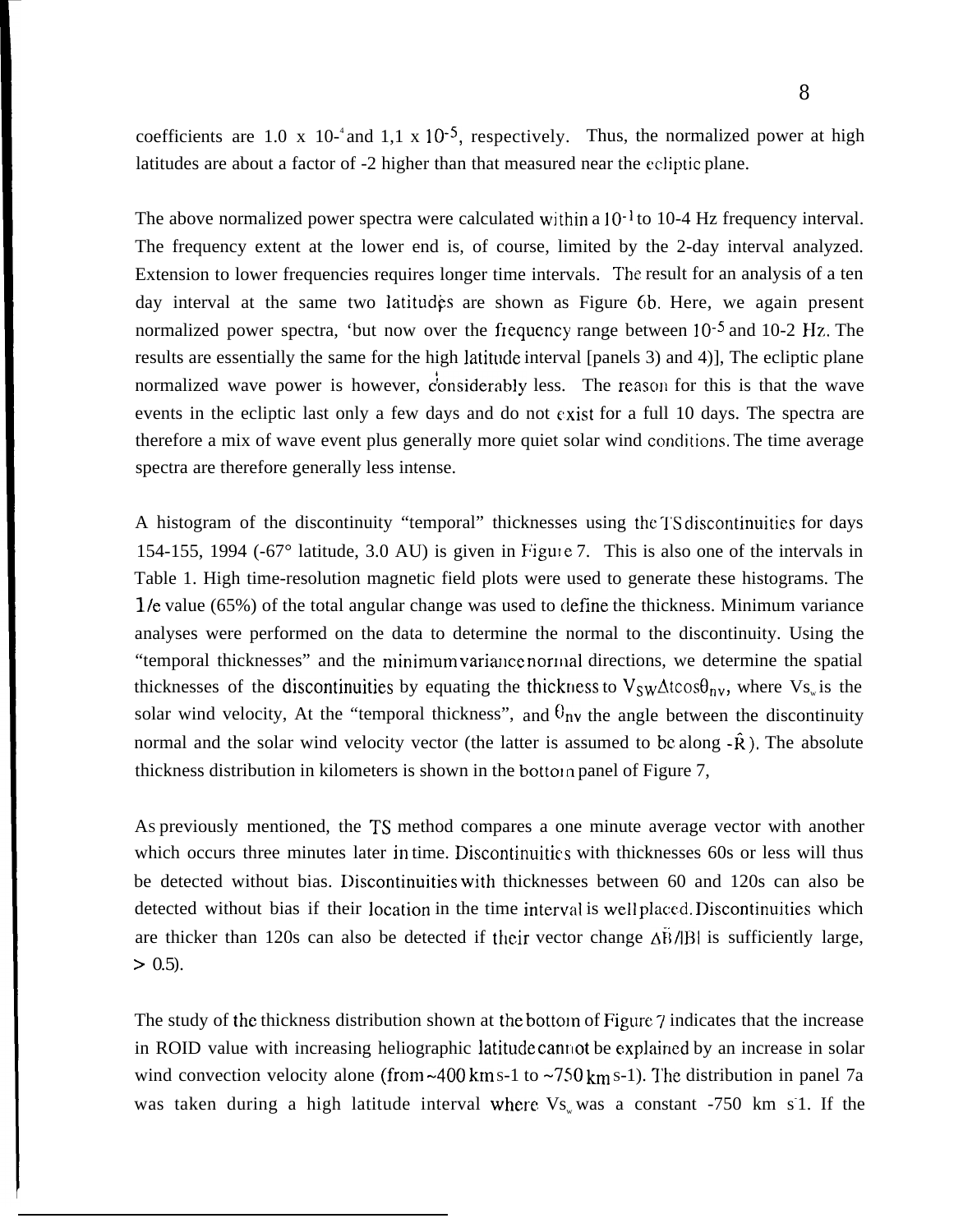convection speed was lowered to -400 km  $s^{-1}$  (typical of the in-ecliptic speed), there would be fewer discontinuities detected. Only those with temporal thicknesses less than 32s (400 km S- $1/750$  km s $1 \times 60$ s) would be detected by our computer evaluation criteria. From Figure 7a, this would be 89 out of a total of 171 discontinuities, or a ratio of  $-2.0$ . Of course, this is an overestimate, as the thicker discontinuities were not included in this calculation and the actual ratio would thus be less. However, the main point is that this cannot account for the factor of 4 to 5 increase in ROID rate in the interval where the corotating streams are present (see Figure 3), relative to when they are not. The increase in ROID values within the streams must be due to intrinsic properties of the high-speed stream medium itself.

Examples of the Alfvénic fluctuations and discontinuities are shown in Figure 8. The field is again plotted in SH coordinates. The vertical lines indicate the locations of the discontinuities identified by the TS criteria. The DDs are noted by sharp changes in the field components. Most discontinuities in this example are characterized by little or no change in field magnitude. The discontinuities are often found at the edges of the slowly changing field rotation, i.e., the Alfvén waves.

Figure *9* shows one of these waves plus discontinuity in higher time resolution. The total interval extends from 0728:10 to 0746:20 UT on day 154, 1994. The slowly rotating part of the wave occurs between 0728:10 to 0742:30 UT and the fast rotation associated with the discontinuity from 0742:30 to 0746:20 UT. The above times are indicated by the three vertical dashed lines.

The B 1 - B<sub>2</sub> minimum variance hodogram for the whole interval is displayed as the top panel of Figure 10. B 1 corresponds to the field in the maximum variance direction and  $B_2$  to the intermediate variance direction. The polarization has an "arc-like" shape, (The arrows indicate the sense of vector rotation within the plane). The perturbation vector starts from the far left, rotates to the right, and then back to the left again, completing 360° in phase. There are other smaller waves present, causing some field fluctuations to be superposed on top of this general large amplitude rotation. When the slowly rotating part and the fast rotating part (the discontinuity) are separated, one gets the bottom-left and bottom-right hodograrns, respectively. The same minimum variance coordinate system for the total wave plus discontinuity is used for both of the latter cases. The "Alfvén" wave part (left) contains approximately half of the phase rotation, rotating from the left to the right (-1800). The discontinuity is the other half, starting at the right and going to the left. Thus the slowly rotating Alfvén wave. plus discontinuity is an arc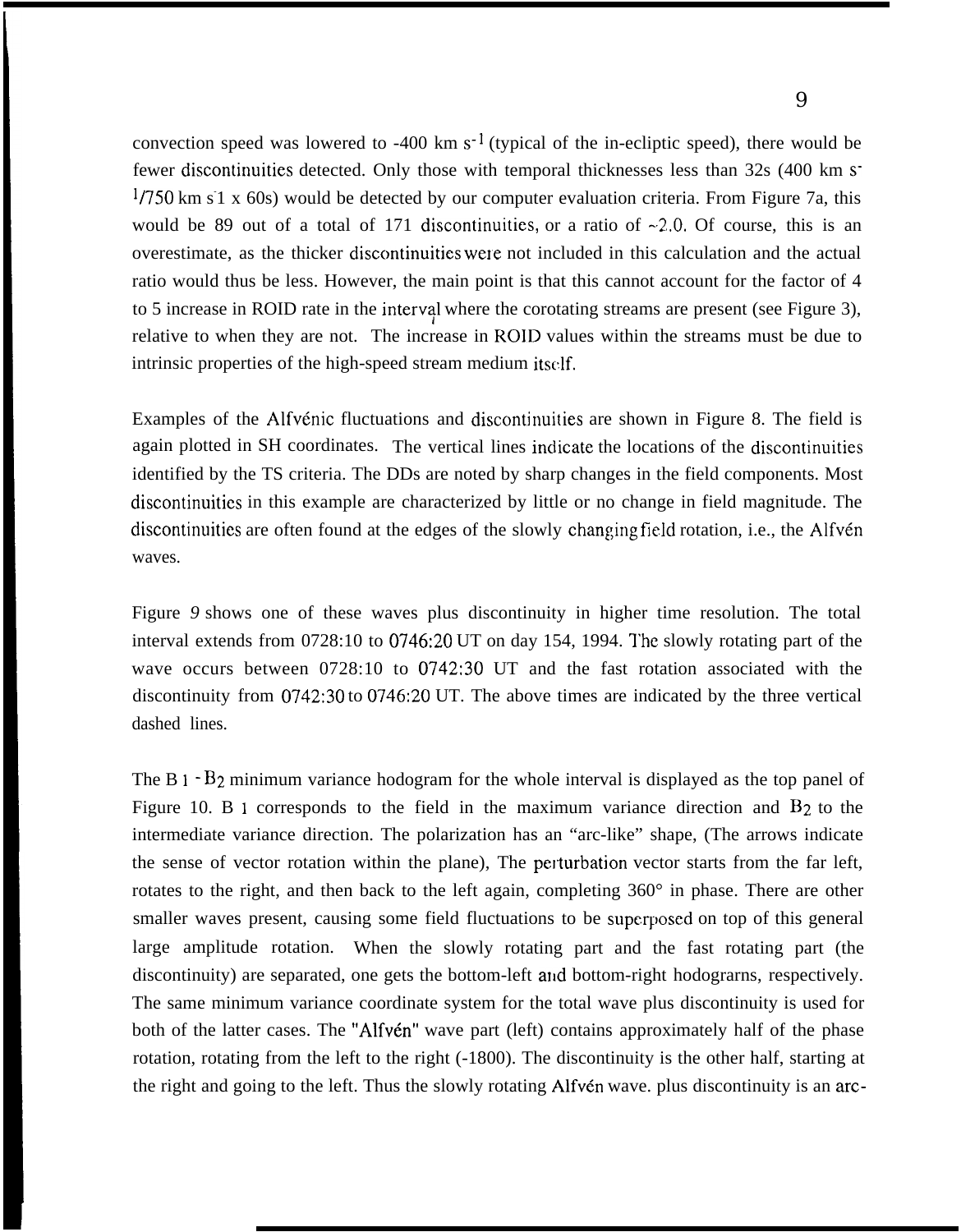polarized phase-steepened Alfvén wave (Tsurutani et al., 1994), Cases such as these are present -30- 60% of the time in the high latitude Ulysses magnetic field data.

Although we note that the occurrence rate of discontinuities at high heliographic latitudes is much more constant than at lower, in-ecliptic locations, there is still some variability present at high latitudes. To address the question if this ROID variation is simply a statistical one, we construct a histogram of -6 months of data when Ulysses was at high heliographic latitudes at a nearly constant distance from the Sun (to remove any radial gradient effects). This is shown in Figure 11. The solid line indicates a symmetric curve fit to the data. Note that the half width at half maximum is 20 discontinuities/day. The peak of the distribution is  $-85$  events/day. For a normal distribution, the standard deviation would be {85-= 9.2 and would correspond to the halfwidth. The actual distribution width is broader by a factor of more than twice that expected from statistical fluctuations alone.

Previous work has given us some hints as to what this additional variation might be due to. Tsurutani et al. ( 1994) noticed that the ROID can decrease to very low values (essentially zero) in a magnetic cloud/driver gas the reader should note that CMES (near the Sun), interplanetary driver gases and magnetic clouds might not be identical; see Tsurutani et al,, 1995b for discussion), Such low ROID value intervals can be noted for a few days within June, July, and August 1993 and February and April 1994 (see Figure 3). These have been confirmed to be driver gases by examining the magnetic fields in these intervals (this is believed by some of the authors to be the most reliable method to identify magnetic clouds, but it is still not 1009ZO effective). The exceptionally low ROID rates in the Jan-March histogram are due to the occurrence of these events. However, the general broadening of the distributions cannot be explained by this mechanism alone, as there are too few driver gas events in the data set. This problem will be addressed in subsequent works.

The discontinuity parameters  $B_N/B_L$ ,  $\Delta|B|/B_L$  have been previously used to identify discontinuity types (Smith, 1973). If  $B_N/B_l$  is large with a small value of  $\Delta \vec{B}I/B_l$ , this identifies a rotational discontinuity (an ideal RI) has a ( 1.0,0) phase-space coordinate). An ideal tangential discontinuity has no normal component ( $B_N = O$ ). Because a TD can separate plasmas with considerably different properties,  $\Delta |B|$  can be different than zero. Thus following Smith (1973), we identify rotational discontinuities as those with  $B_N/B_L \geq 0.4$  and  $\Delta|B|/B_L \subset 0.2$ , Tangential discontinuities are identified as those with  $\triangle |B|/B_L \ge 0.2$  and  $B_N/B_L < 0.2$ , as shown in Figure 8, Discontinuities with  $B_N/B_L \leq 0.4$  and  $\Delta|B|/B_L \leq 0.2$  are indeterminate, and have properties of both RDs and TDs. The only clear way to determine the discontinuity type is to use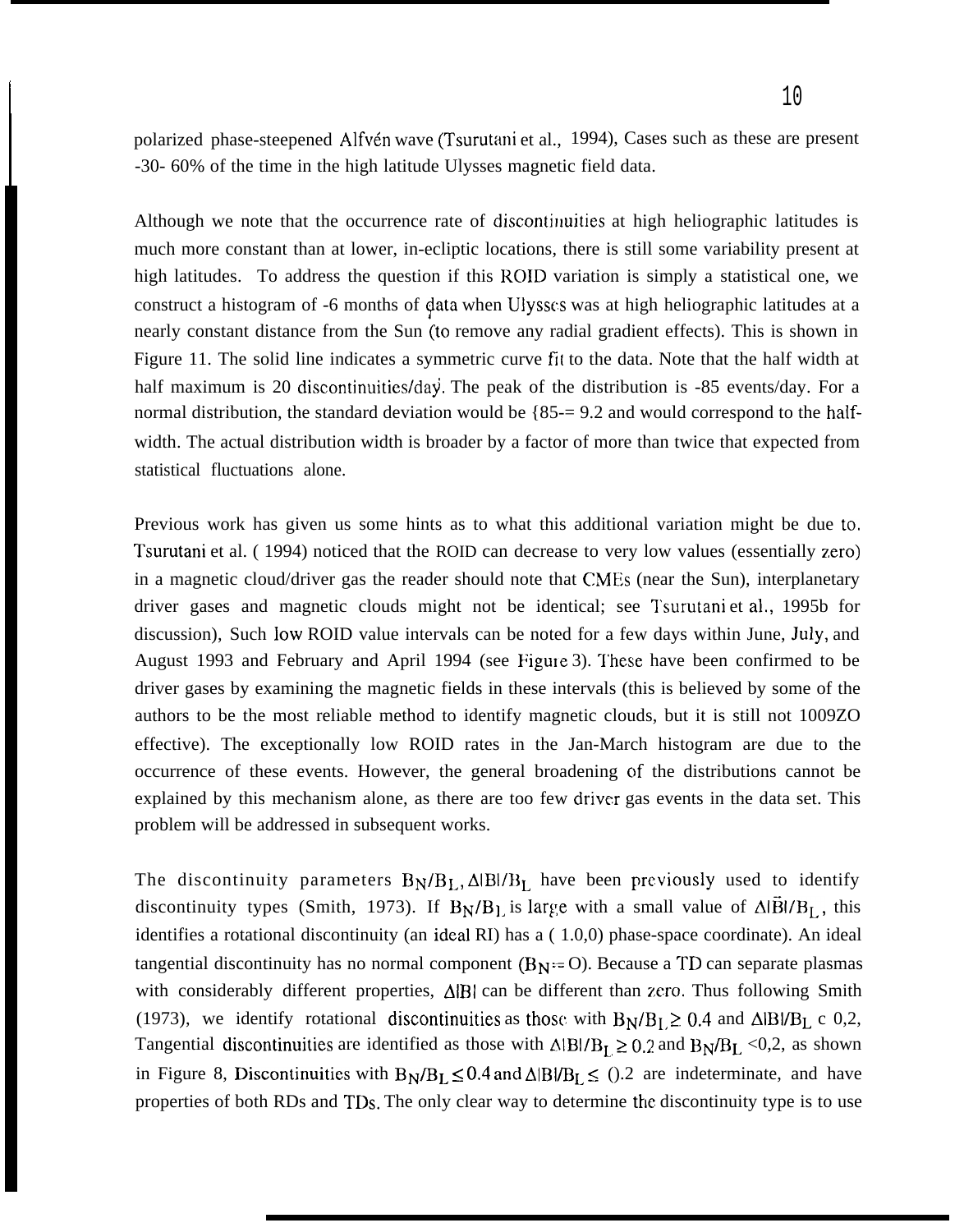high time resolution plasma data (Neugebauer et al., 1984). Unfortunately, such data are not available for this study,

The results of a high time-resolution analysis of directional discontinuities for the interval Jan 20-21, 1991 are given in Figure 12. Ulysses was 1.8 AU from the SLm and near the ecliptic plane (-2.0"). Inspection shows that most of the discontinuities in the scatter plot have characteristics of rotational discontinuities. There is only one obvious tangential discontinuity.

Figure 13 illustrates the distribution for days 154-155, 1994 when Ulysses was at -67° heliographic latitude and -3.0 AU. Here again, there a lot of discontinuities that have rotational characteristics. However, a careful inspection shows that there are. in addition a considerable number of events with tangential characteristics. There are also events with both large normal values and large field magnitude changes. The greater number of TI os and discontinuities with large  $B_N$  and  $\Delta|B|$  is somewhat unexpected. At these latitudes, Ulysses is well above the hcliospheric current sheet (a tangential discontinuity), which has been speculated to be fragmented at times (Crooker et al., 1993). Thus, these types of TI)s should be absent in our present high-latitude set. The presence of Alfvén waves and their phase-steepened edges (RDs) at high latitudes would lead one to expect a large fractional number of RDs. Thus from this result, the TD/RD ratio would be expected to be lower at high latitudes rather than higher. Also, there are very few shocks at such high latitudes (Gosling et al., 1994; Smith et al., 1995b; Balogh et al., 1995b) and these discontinuities and their "I'D byproducts should be missing as well. The topic of tangential discontinuities and the discontinuities with large  $\Delta \vec{B}$ / $B_L$  and large  $B_N/B_L$  at high latitudes have been discussed briefly in Arballo et al., (1994) and Ho et al. (1995). This extensive subject will be postponed until future works.

The distribution of the normals to the TS discontinuities in the T-R and N-R planes for June 3-4, 1994 are given in Figure 14. Inspection shows that the discontinuity ncmnals are nearly isotropic in directionality, There does not appear to be any preferred direction(s), except for possibly a slight  $k_R$  preference.

#### SUMMARY

I

A detailed analysis of Ulysses data reveals a decrease in the rate of occurrence of interplanetary discontinuities (ROIDS) with increasing heliocentric distance in the ecliptic plane and a dramatic increase in ROID rate with increasing heliocentric latitude. The heliographic latitude dependence was shown to be a function of the amount of time that Ulysses spent within a high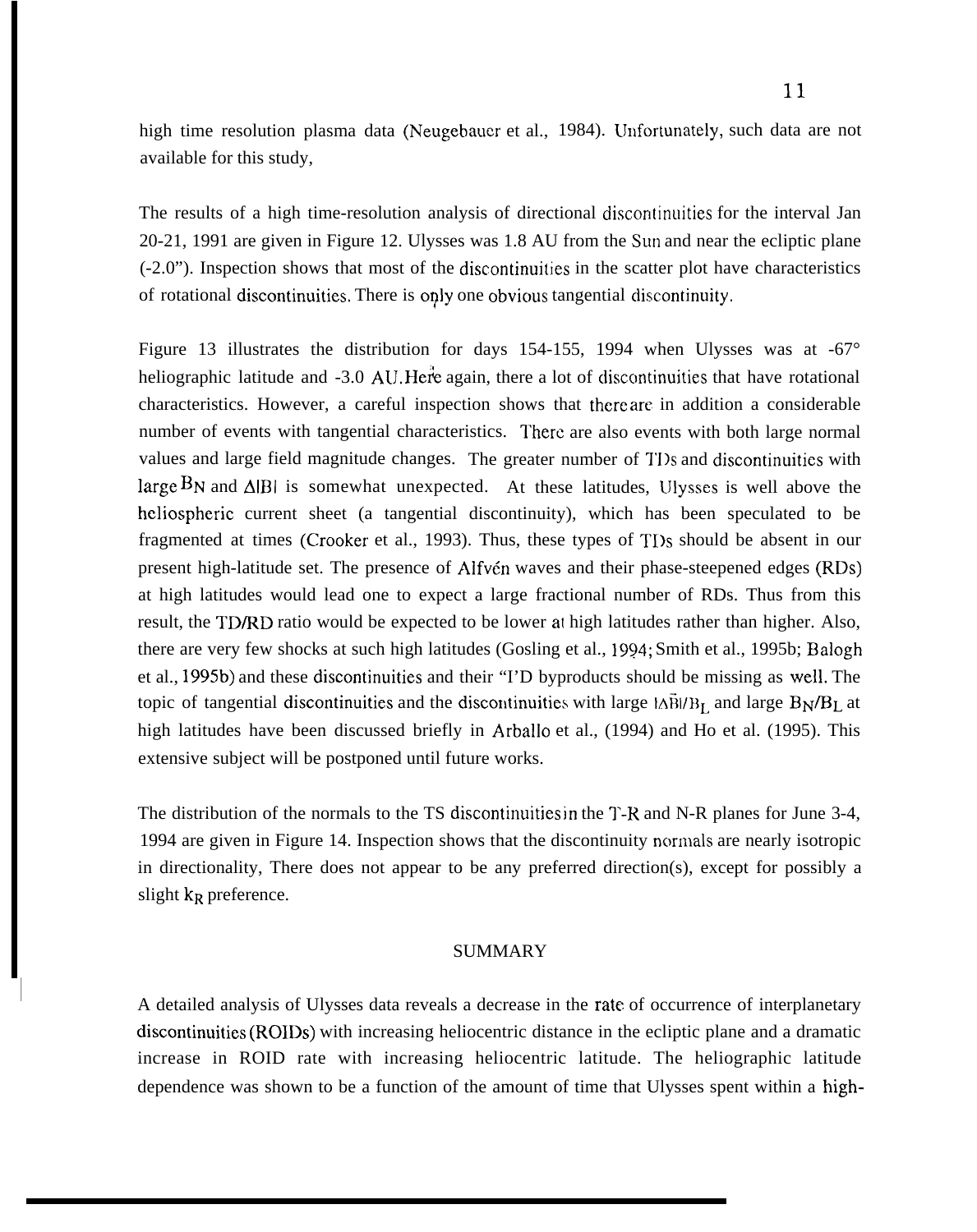speed stream which covers the south polar solar cap. The high-speed stream is characterized by nonlinear Alfvén waves with I  $\Delta$ Bl/l Bl -1-2. The waves are planar, arc-polarized and are often phase-steepened. The steepened edge of the wave is in the form of a rotational discontinuity. The waves are transverse oscillations, conserving field magnitude, to first order. The waves have a normalized power spectra I = 5 x  $10^{4}f^{-1.6}$  H Z-l. The normalized power spectral density frequency dependence is roughly constant over all heliographic latitudes and distances (within high-speed Alfvénic regions), and the intensity is a factor of two higher over the poles than at the ,, equator (the latter might be, in part, a heliocentric distance aspect).

In the ecliptic plane, -80% of the discontinuities are found to be RDs. The other 20% are TDs or are mostly indeterminate. At high heliographic latitudes, wc find considerably more TDs and discontinuities with large field magnitude changes across the discontinuity interfaces. The breakdown is 58% RDs, 35% indeterminate, 6% TDs and 5% with large normals and IBI changes for the one interval shown. This is representative of the high latitude results (other intervals have been analyzed but are not shown). As previously mentioned, this ncw result will be the subject of a further work on TDs in the heliosphere.

The in-ecliptic ROID values decrease by a factor of 1.5- 2.() as Ulysses goes from 1 to 5 AU. This is somewhat less than that determined by the 'rsurutani and Smith (1979) study using Pioneers 10 and 11 (a -2.'7 decrease). Several possible explanations come to mind. There could be temporal variations in the Ulysses data (these featules were removed from the two spacecraft Pioneer 10 and 11 data sets). However, from this study and Tsurutani et al., (1994) we now know that the average rate of discontinuities is not a fixed value but depends both on how often magnetic clouds/driver gases are present in the data set and how much time the spacecraft remains within the Alfvénic region of high speed streams. These two factors depend upon the epoch of the solar cycle and the geometry of coronal holes. Thus, one implication of the Tsurutani et al. (1994) result and the results in this paper is that the ROID value may be very strongly solar cycle dependent.

Many of the pieces necessary to determine the dissipation rate of discontinuities are now in place: their normal directional distributions (isotropic), and the empirically determined thicknesses. This, plus in-situ solar wind velocity measurements, will allow a model of the discontinuity dissipation rate to be determined. This wilI be the next step in our efforts.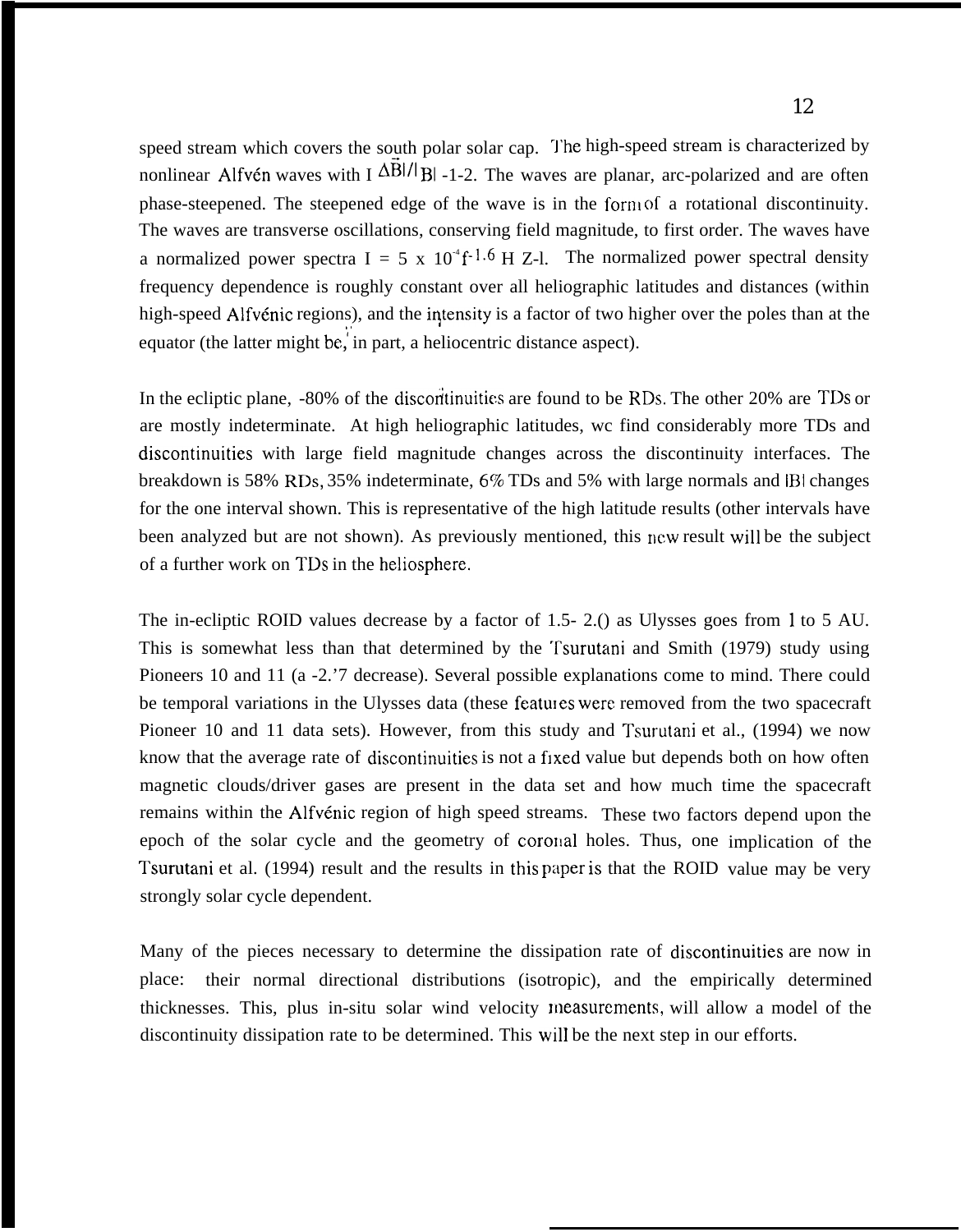#### FINAL COMMENTS

This paper gives the first survey of discontinuities in the heliosphere covering both the ecliptic plane from 1 to 5 AU and high heliographic latitudes from 0° to -80". Together with information on the relative amplitude of Alfvén waves in coronal hole streams, this should be an important step towards understanding energetic particle transport over the poles. The wave power has been expressed in terms of  $(\Delta \vec{B}/\hat{B})^2$  such that both the theoretical pitch angle (Kennel and Petschek, 1966; Skilling, 1975) and cross-field diffusion rates (Tsurutani and Thorne, 1982) can be easily determined.

The finding that Alfvén waves are sometimes phase-steepened may have other important consequences. Phase steepening may be an important first-step process for wave "cascading", developing power at both higher and lower frequencies, and for eventual wave dissipation. The compressive components of discontinuities at the highest latitudes may indicate a coupling of Alfvén waves to compressive wave modes at these large distances.

Acknowledgments: Portions of this work were performed at the Jet Propulsion Laboratory, California Institute of Technology, Pasadena, under contract with the National Aeronautics and Space Administration. We wish to thank B, Robinson for his conscientious efforts in minimum variance analyses.

#### REFERENCES

Arballo, J. K., C. M, Ho, B. T. Tsurutani, J. S. Mok, E. J. Smith, B. E. Goldstein, M. Neugebauer, A. Balogh, D. J, Southwood, W. C. Feldman, Tangential discontinuities at high heliographic latitudes; Ulysses, EOS, 1994.

Balogh, A., E. J. Smith, B, T, Tsurutani, D, J. Southwood, R. J. Forsyth and T. S. Hornbury, The heliospheric magnetic field over the south polar region of the Sun, submitted to Science, 1995a,

Balogh, A., J. A, Gonzalez-Esparza, R. J. Forsyth, M. E. Burton, B. F., Goldstein, E, J. Smith and S. J. Bame, Interplanetary shock waves: Ulysses observations in and out of the ecliptic plane, Balogh, A., J. A, Gonzalez-Esp.<br>S. J. Bame, Interplanetary shoc<br>Space Sci. Rev. 72, 171, 1995b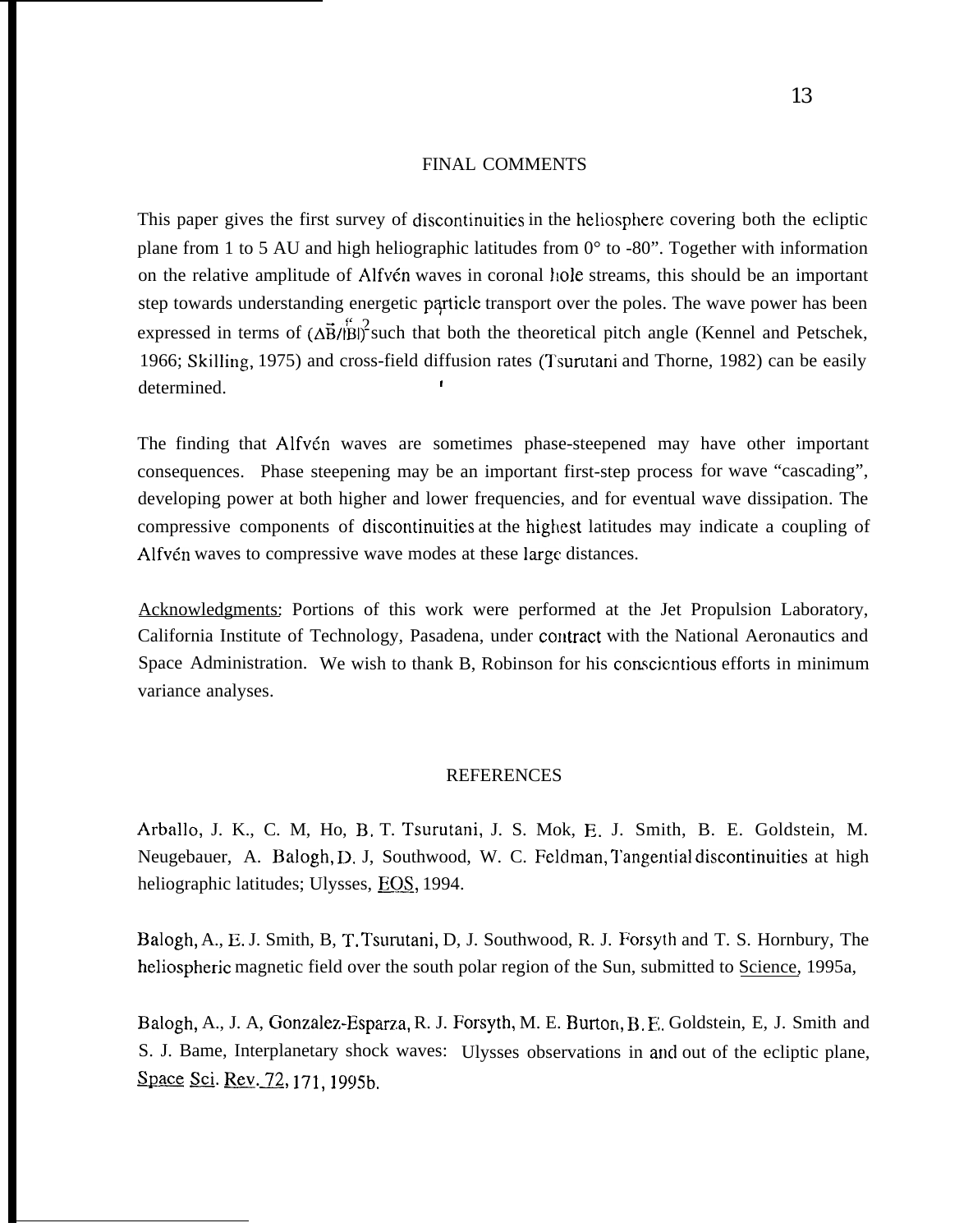Bame, S. J., B, E. Goldstein, J. T, Gosling, J. W. Harvey, D, J. McComas, M. Neugebauer and J. Phillips, Ulysses observations of a current high-speed solar wind stream and the heliomagnetic steamer belt, Geophys. Res L ett, 20, 2323, 1993.

>

.

Behannon, K. W., Heliocentric distance dependence of the interplanetary magnetic field,  $\text{Rev}$ . Geophys. Space Phys., 16, 125, 1978.

Belcher, J. W. and L. Davis, Jr., Large amplitude Alfvén waves in the interplanetary medium, 2, J. Geophys Res., 76, 3534, 1971.

Burlaga, L. F., Directional discontinuities in the interplanetary magnetic field, Sol. Phys. 7, 54, 1969.

i

Burlaga, L, F., On the nature and origin of directional discontinuities, J. Geophys. Res., 76, 4360, 1971.

Crooker, N. U., G. L. Siscoe, S. Shodhan, D. F. Webb, J. T. Gosling, and E. J. Smith, J. Geophys. Res., 98, 9371, 1993.

Goldstein, B. E., M. Neugebauer and E. J. Smith, Alfvén waves, alpha particles and pickup ions in the solar wind, submitted to Geophys. Res. Lett., 1995.

Gosling, J. T., D. J. McComas, J. L. Phillips, L. Weiss, V. J. Pizzo, B. E. Goldstein, and R. J. Forsyth, A new class of forward-reverse shock pairs in the solar wind, Geophys. Res. Lett.,  $21$ , 2271, 1994.

Ho, C. M., B. T. Tsurutani, B. E. Goldstein, J. L. Phillips, and A. Balogh, Tangential discontinuities at high heliographic latitudes (-790), submitted to Geophys. Res. Lett., 1995.

Kennel, C. F., and H. F. Petschek, Limit on stably trapped particle fluxes, J. Geophys. Res., 71, 1, 1966.

Landau, L. D. and E. M. Lifschitz, Electrodynamics of Continuous Media Pergammon, New York, 8, 224, 1960.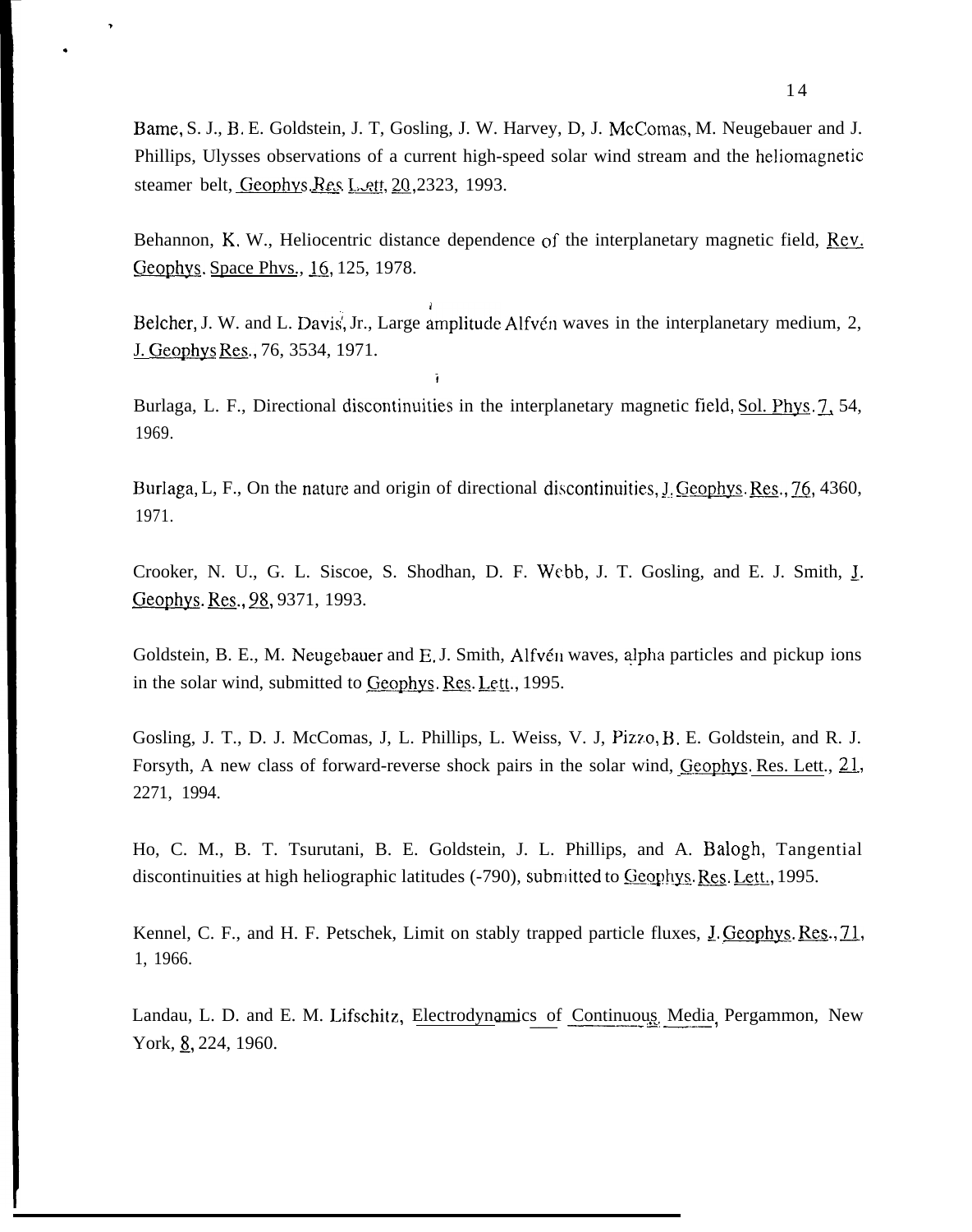Lepping, R. P, and K. W. Behannon, Magnetic field directional discontinuities: Characteristics between 0.46 and 1.0 AU, J, Geophys. Res., 91,8725, 1986.

Mariani, F., B. Bavassano, U. Villante and N. F. Ness, Variations of the occurrence rate of discontinuities in the interplanetary magnetic field,  $I_{\text{L}}$  Geophys. Res.,  $\frac{78}{30}$ , 8011, 1973.

Neugebauer, M., D. R. Clay, B. E, Goldstein, B. T. Tsulutani and R. D. Zwickl, A reexamination of rotational and tangential discontinuities in the solar wind, J. Geophys. Res., 89, 5395, 1984.

Neugebauer, M., C. J. Alexander, R. Schwenn and A. K. Richter, Tangential discontinuities in the Solar wind: Correlated field and velocity changes and the Kelvin-IIelmholtz instability, L Geophys. Res., 91, 13694, 1986.

Neugebauer, M. and C. J. Alexander, Shuffling foot points and magnetohydromagnetic discontinuities in the solar wind, J. Geophys. Res.,  $46,9409$ , 1991.

Phillips, J. L., A. Balogh, S. J. Bame, B, E. Goldstein, J, T. Gosling, J, T. Hoeksema, D. J. McComas, M. Neugebauer, N. R. Sheely, Jr., and Y, M. Wang, Ulysses at 50° south: Constant immersion in the high-speed solar wind,  $Geophys. Res. Let, 21, 1105, 1994.$ 

Skilling, J., Cosmic ray streaming, 1, Effect of Alfvén waves on particles, Mon. Nat. R. Astro. **SOC,** 172,557, 1975.

Smith, E. J., Identification of interplanetary tangential and rotational discontinuities, J. Geophys. Res., 78, 2054, 1973a.

Smith, E. J., Observed properties of interplanetary rotational discontinuities, J. Geophys. Res., 78, 2088, 1973b.

Smith, E. J, and B. T. Tsurutani, Magnetosheath lion roars, J. Geophys. Res., 81, 2261, 1976.

Smith, E. J., A. Balogh, R. P. Lepping. M. Neugcbauer, 1. Phillips and B. T, Tsurutani, Ulysses observations of latitude gradients in the heliospheric magnetic field,  $Ad.$  Space Res.,  $16$ , 165, 1995a.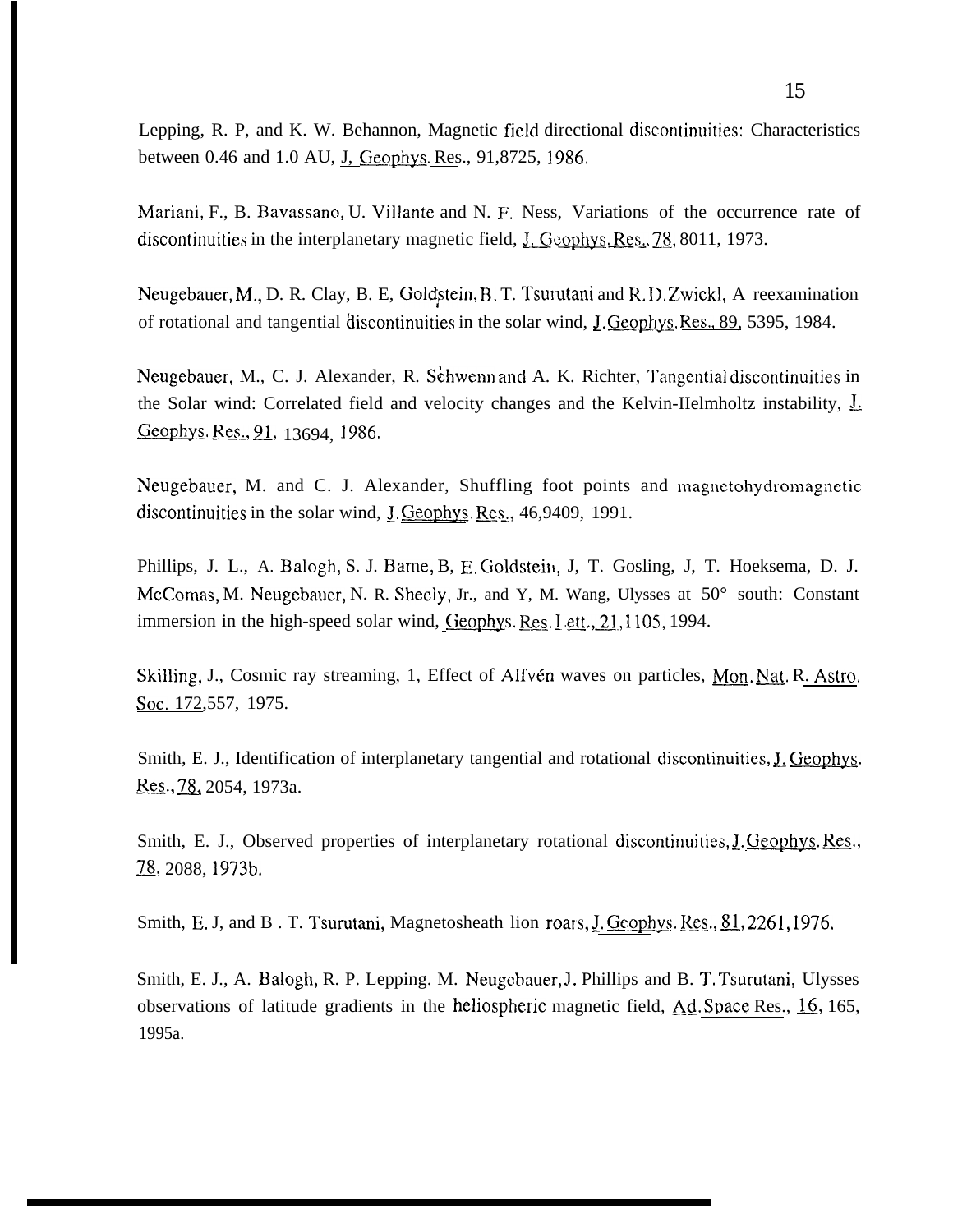Smith, E. J., M. Neugebauer, A. Balogh, S. J. Bame, R. P. Lepping, and B. T. Tsurutani, Ulysses observations of latitude gradients in the heliographic magnetic field: Radial component and variances, Space Sci. Rev. 72, 166, 1995b.

Sonnerup, B.U.O. and L. J. Cahill, Jr., Magnetopause Structure and attitude from Explorer 12 observations, J. Geophys. Res., 72, 171, 1967.

Tsurutani, B. T. and E. J. Smith, Inter'planetary discontinuities: Temporal variations and the radial gradient from 1 to 8.5 AU, J. Geophys. Res., 84, 2773, 1979.

,,1

?

.

Tsurutani, B. T., T. Gould, B. E. Goldstein, W. 1). Gonzalez, M. Suguira, Interplanetary Alfvén waves and auroral (substorm) activity: IMP-8,  $J.$  Geophys. Res.,  $95$ , 2241, 1990.

Tsurutani, B. T. and R. M. Thorne, Diffusion processes in the magnetopause boundary layer, Geophys. Res Lett., 9, 1247, 1982.

Tsurutani, B. T., C. M. Ho, E. J. Smith, M, Neugebauer, B. E. Goldstein, J. S. Mok, J. K. Arballo, A. Balogh, D. J. Southwood, and W. C. Feldman, The relationship between interplanetary discontinuities and Alfvén waves: Ulysses observations, Geophys. Res. Lett., 21, 2267, 1994.

Tsurutani, B. T., E. J, Smith, C. M. Ho, M. Neugebauer, B. E. Goldstein, J, S. Mok, A. Balogh, D. Southwood and W. C. Feldman, Interplanetary discontinuities and Alfvén waves, Space Sci. Rev., 72, 205, 1995a.

Tsurutani, B. T., C. M. Ho, J. K. Arballo, A. Balogh, Large amplitude IMF fluctuations in corotating interaction regions: Ulysses at midlatitudes, submitted to Geophys, Res. Lett. 1995b.

#### Table Captions

Table I. Six two-day Alfvénic intervals distributed in radial distance from the Sun and heliographic latitudes.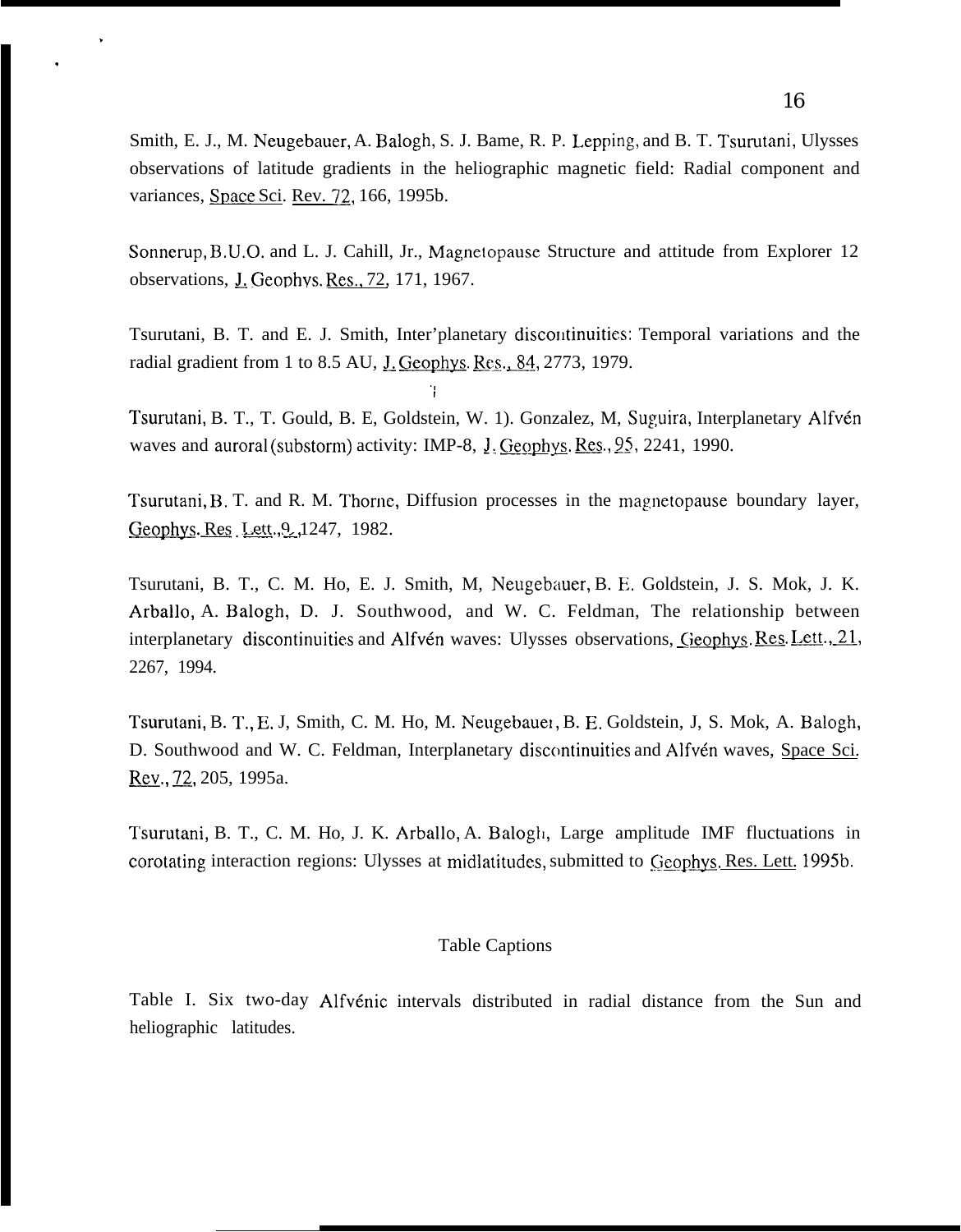#### Figure Captions

Figure 1. The TS and LB in-ecliptic ROID values from 1 to 5 AU. Both plots are curve fit to exponential decay functions.

Figure 2. The TS and LB high-latitude ROID values. The values are covered over 3.0 degree intervals. i

Figure 3. The daily average TS and LB ROII) values as a function of solar-wind parameters. The ROID is 4-5 times higher when Ulysses is within a solar wind stream than when it is outside the stream.

Figure 4. Alfvénic fluctuations for July, 1994. The panels are the. R-T-N field and velocity components. Large  $\Delta \vec{B}/|B| \sim 1$ -2 fluctuations arc continuously present in the data.

Figure 5. The  $B_R$  -  $V_R$ ,  $B_T$  -  $V_T$ ,  $B_N$  -  $V_N$  cross-correlations for 00-24 UT, day 165, 1994. All three correlations have peak positive values at zero lag, indicating, that the fluctuations are Alfv6nic and are propagating outward from the Sun.

Figure 6. Normalized magnetic field power spectra for intervals at -2", 1.8 AU and -79", 2.4 AU. \* Panel a) is for two day intervals and covers  $10^{-4}$  to  $1 \text{ } 0^{-1}$  Iz. Panel b) is for ten day intervals and the spectra covers 10-5 to 10-2 Hz.

Figure 7. Discontinuity thicknesses for events on days 154-155, 1994, The top panel a) is the I/e "temporal" thicknesses. Panel b) give the true spatial thicknesses where the normal direction and convection speed have been taken into account.

Figure 8. Vertical lines indicate the TS discontinuities for day 154, 1994.

Figure 9. An example of an Alfvén wave with a phase-steepened edge (RD). From left-to-right, dashed vertical lines give the start of the Alfv $\epsilon$ n wave, the start of the RI) and the end of the RD.

Figure 10. Minimum variance hodograms of the phase-steepened rotation of the Alfvet wave plus RD (top), the slow rotation (bottom left) and the RD (bottom right). The slow rotation portion of the wave comprises a -160° phase rotation and the RI) another -200° phase rotation. The Alfvén wave is phase-steepened with an arc-polarization.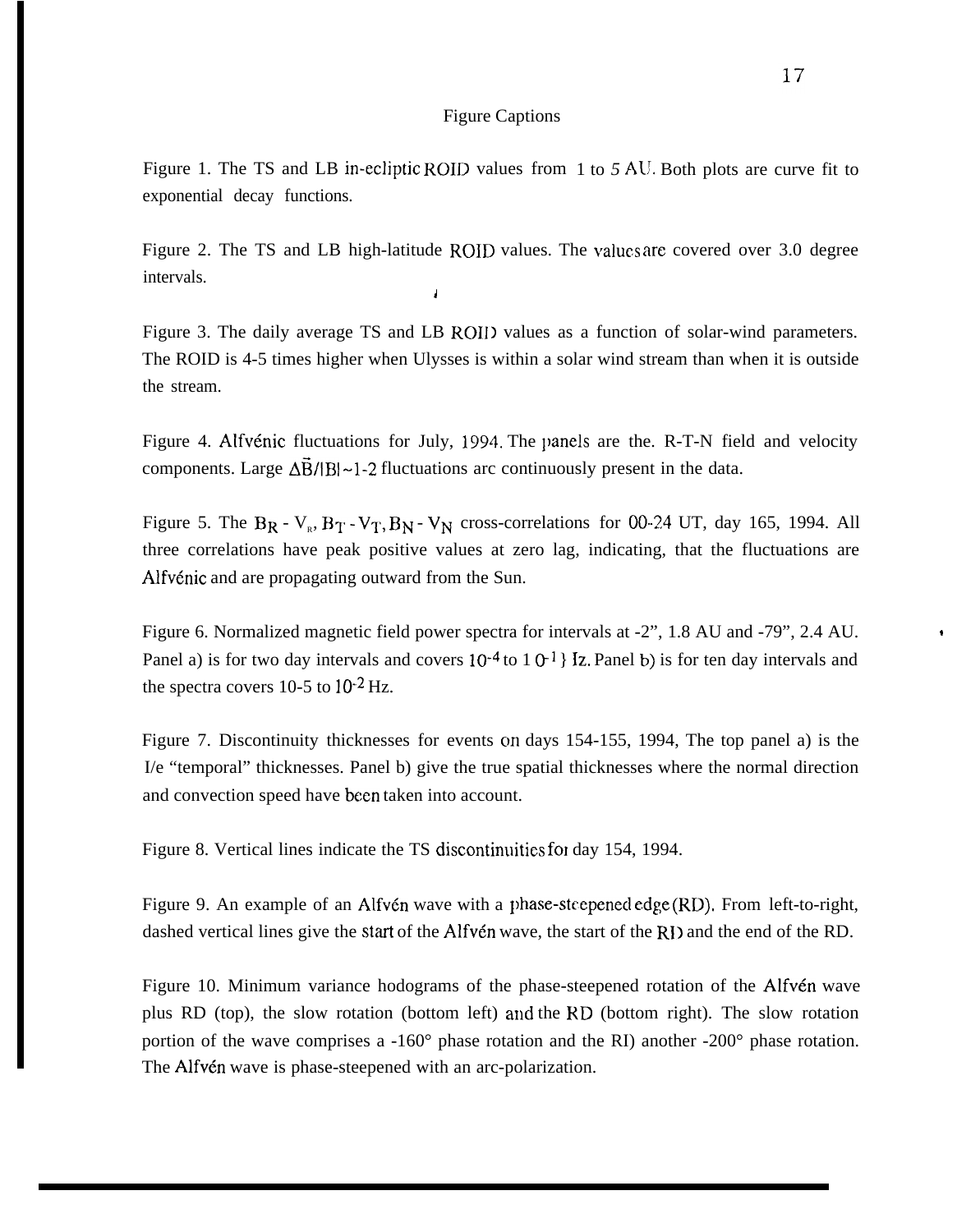Figure 11. The ROID value distribution over 6 month interval (Jan-June 1994). The distribution is broader than one could expect from statistical fluctuations.

Figure 12. Discontinuity phase space  $(B_N/B_L, \Delta \beta I)$  distributions for days 20-21, 1991. Most of the discontinuities are RDs.

Figure 13. Same as Figure 12, but for! days 154-155, 1994 at --67° latitude. There are now many more TDs and discontinuities with large  $\Delta$ IB $|$ /B<sub>L</sub>.

Figure 14. The normals to the discontinuities of day 154-155, 1994 in the RTN coordinate system.

., I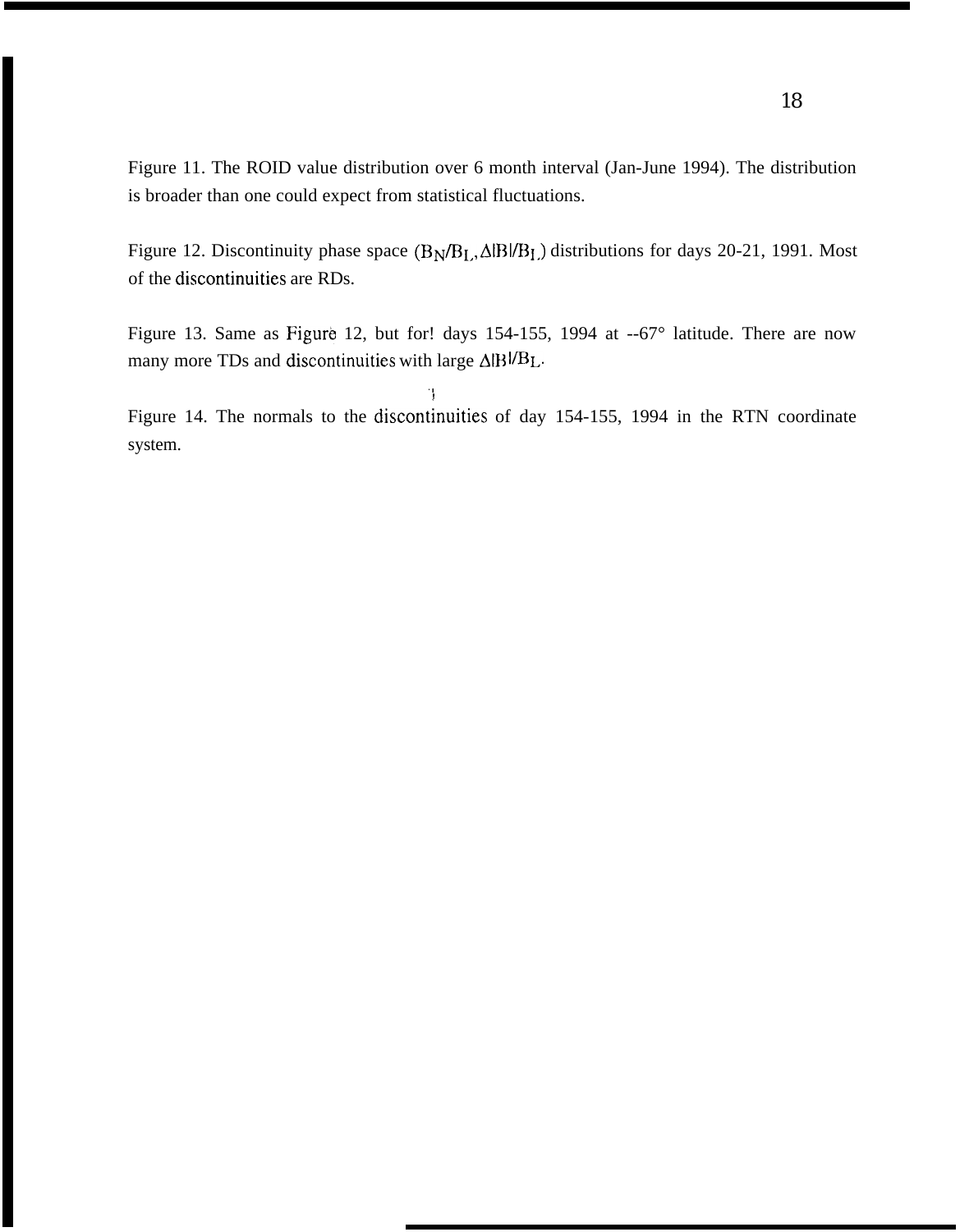.

# ULYSSES Observations

| Year            |                | Day     | BAVG<br>(nT) | $V_{SW}$<br>(km/sec) | $n_{p}$ | Tp<br>$(*K X 10^4)$ | Radial<br>Distance<br>from Sun<br>(AU)    | Helio-<br>spheric<br>Latitude |
|-----------------|----------------|---------|--------------|----------------------|---------|---------------------|-------------------------------------------|-------------------------------|
|                 |                |         |              |                      |         |                     |                                           |                               |
| 91              |                | 020/021 | 1.69         | 384                  | (0.60)  | 4.3                 | 1.81                                      | $-1.9^{\circ}$                |
| 91              |                | 123/124 | 0.32         | 549                  | 0.95    | 2.86                | 2.91                                      | $-4.4^{\circ}$                |
| 92              |                | 286/287 | 0.47         | 747                  | 0.I()   | 4.6                 | 5.21                                      | $-18.5"$                      |
| 93              |                | 183/184 | 1.04         | 760                  | 0.22    | 4.2                 | $\overline{\phantom{m}}$ .<br>$4:5 - 7 -$ | $-33.8"$                      |
| $9\phantom{.0}$ | $\overline{4}$ | 154/155 | 0.90         | 758                  | 0.28    | 9.2                 | 2.98                                      | $-66.6"$                      |
| 94<br>----      |                | 238/239 | 1.26         | 778                  | 0.41    | 11.2                | 2.42                                      | $-79.2"$                      |
|                 |                |         |              |                      |         |                     |                                           |                               |

.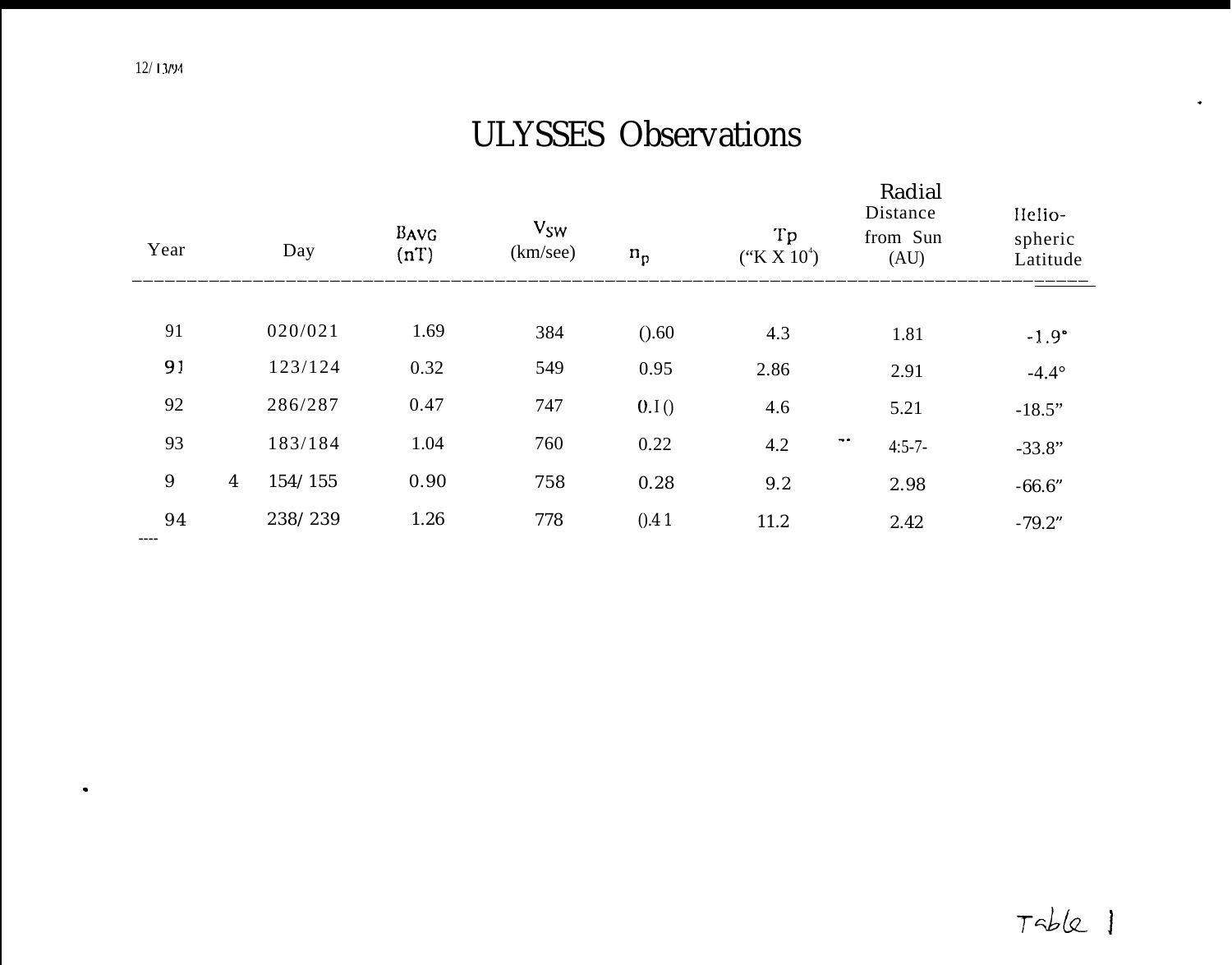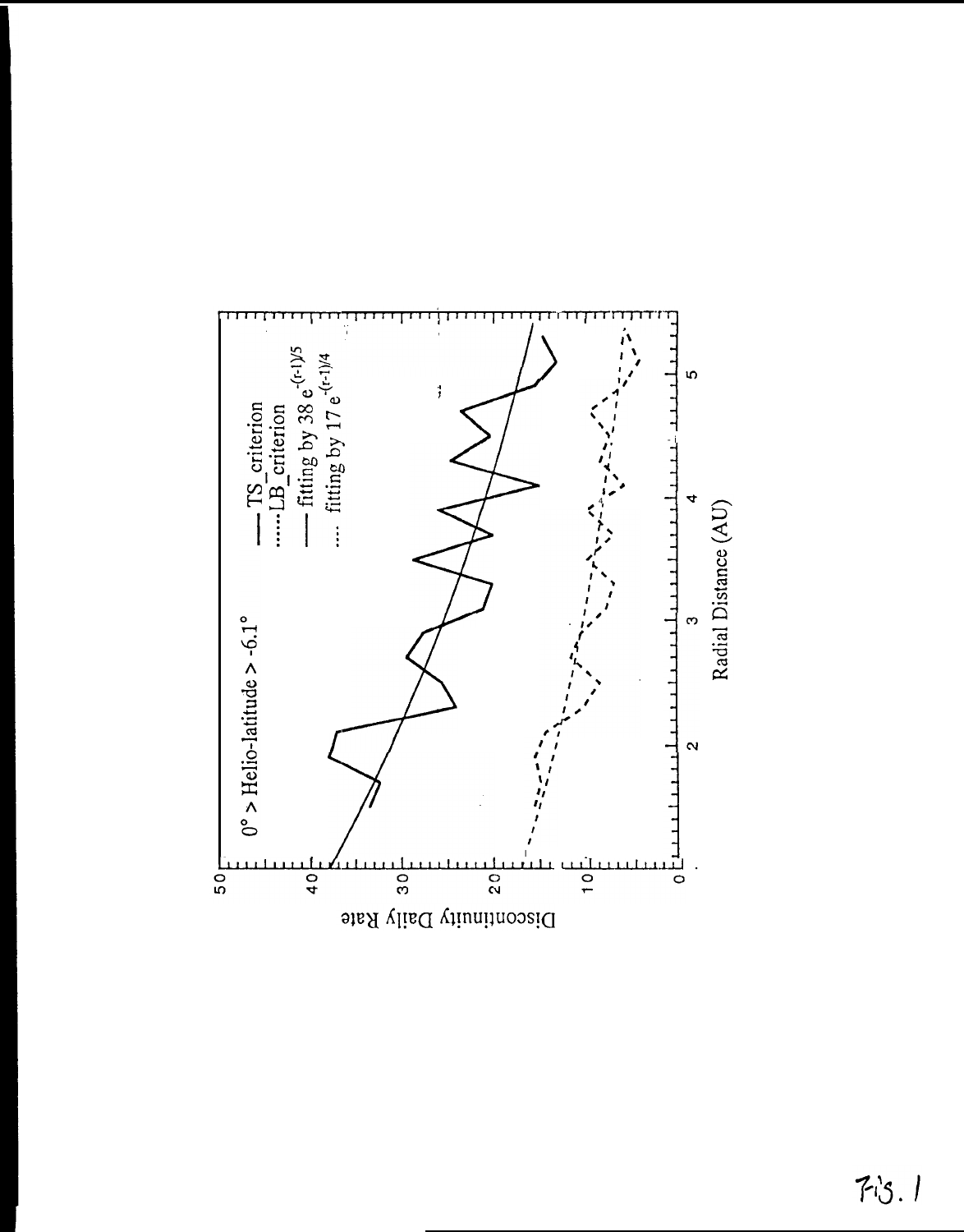

 $\ddot{\bullet}$  .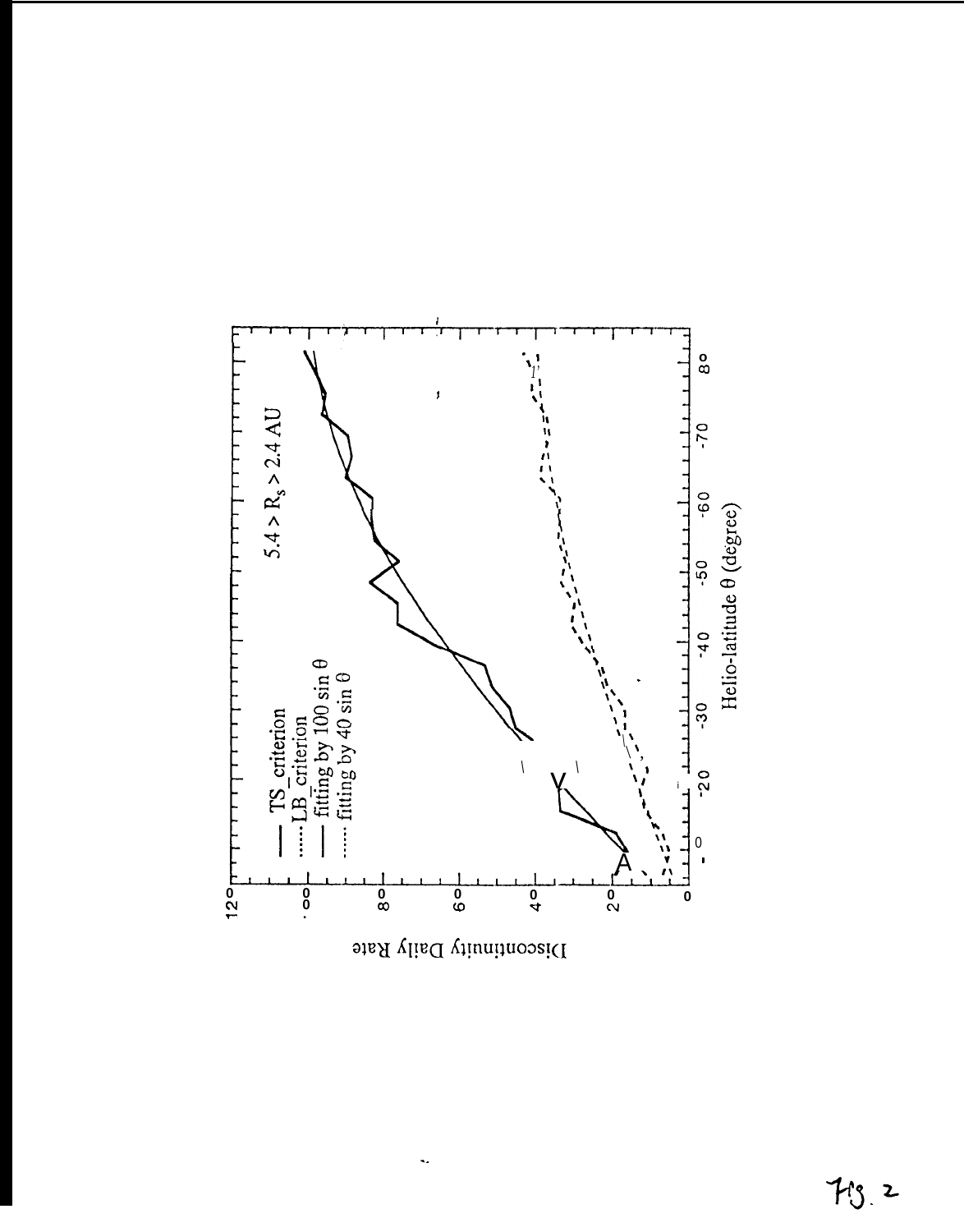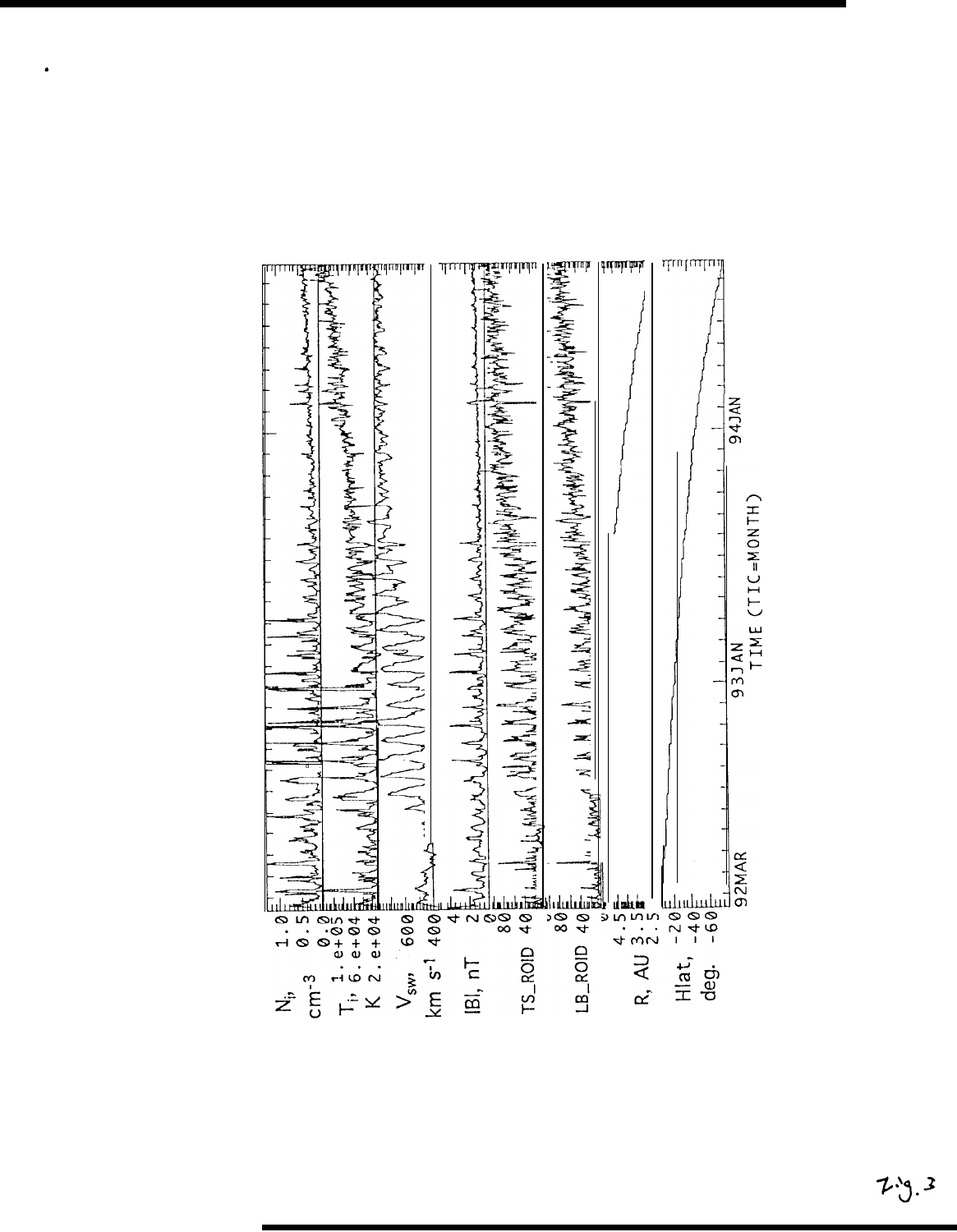

 $\zeta_{\mathcal{I}}$  $\mathbf{f}$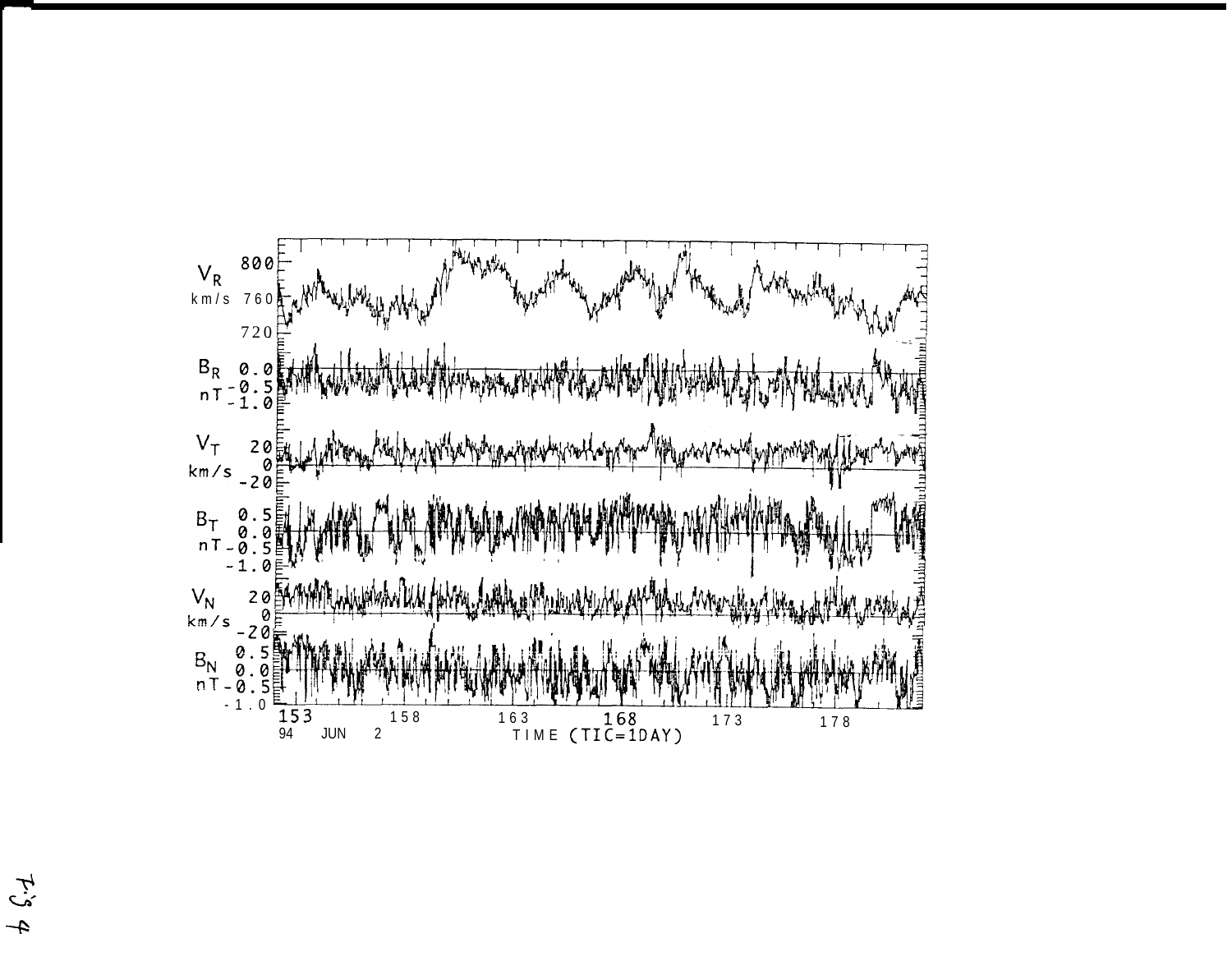

 $\ddot{\phantom{1}}$ 

 $\mathbb{R}^4$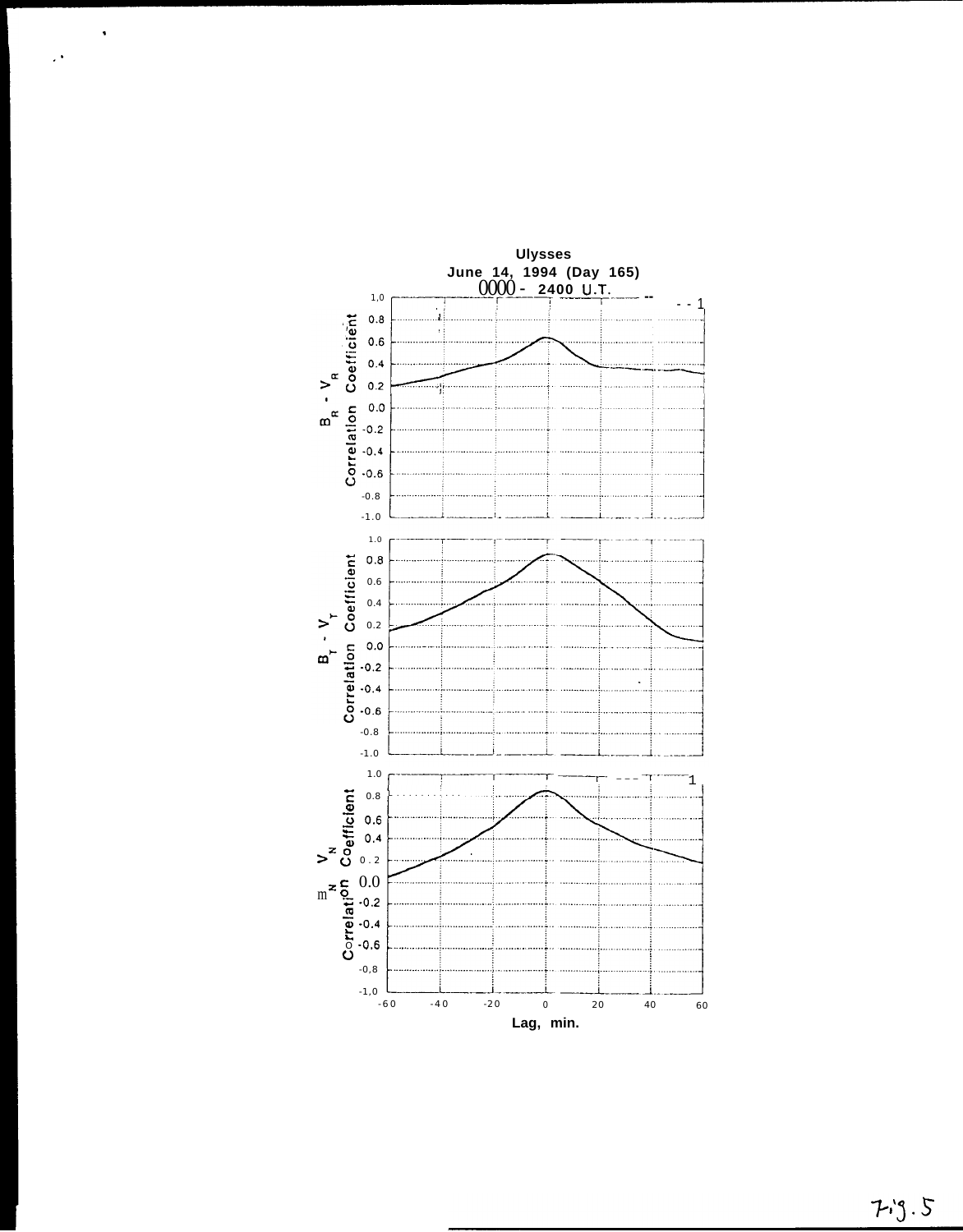



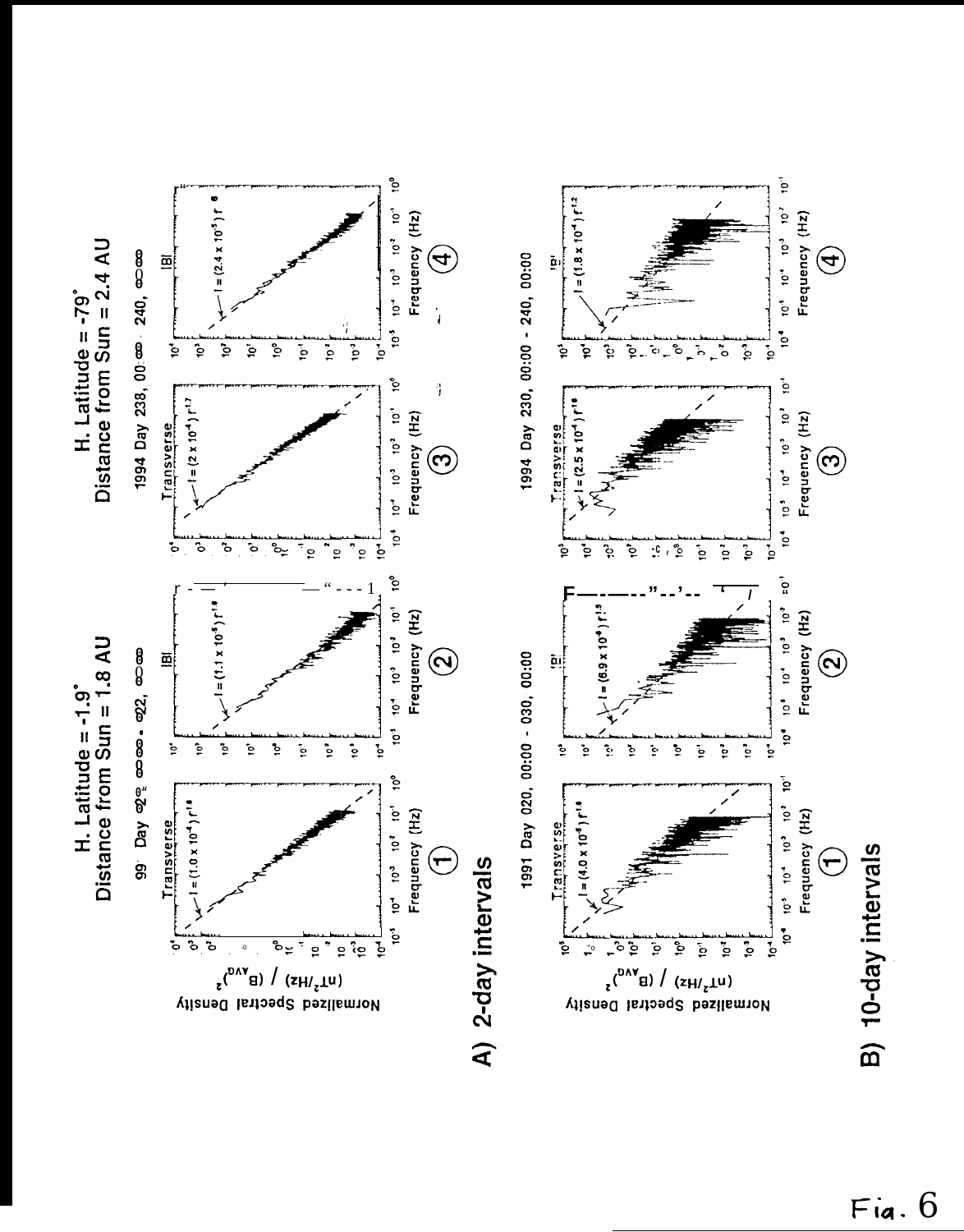

 $Fb.7$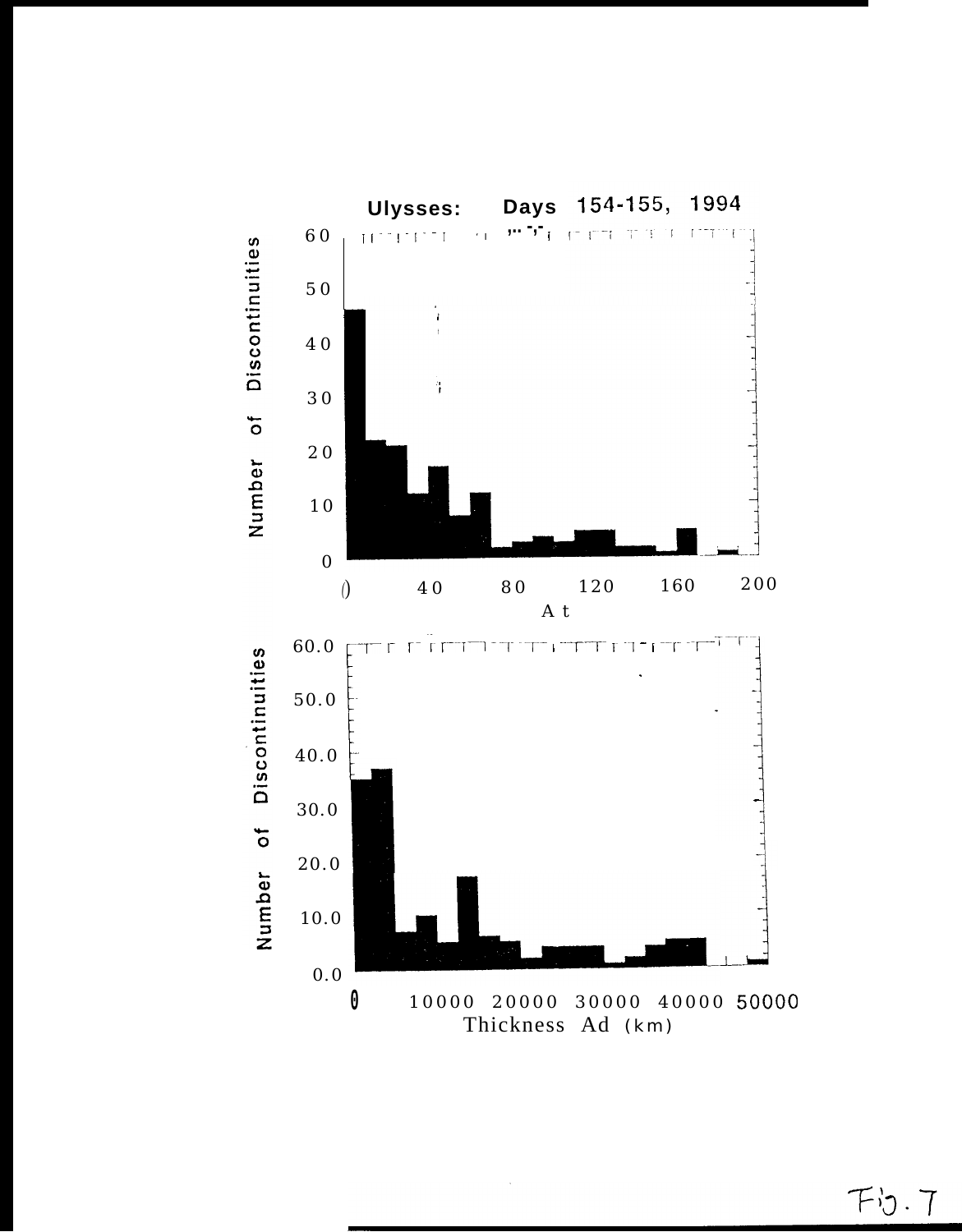

 $70.8$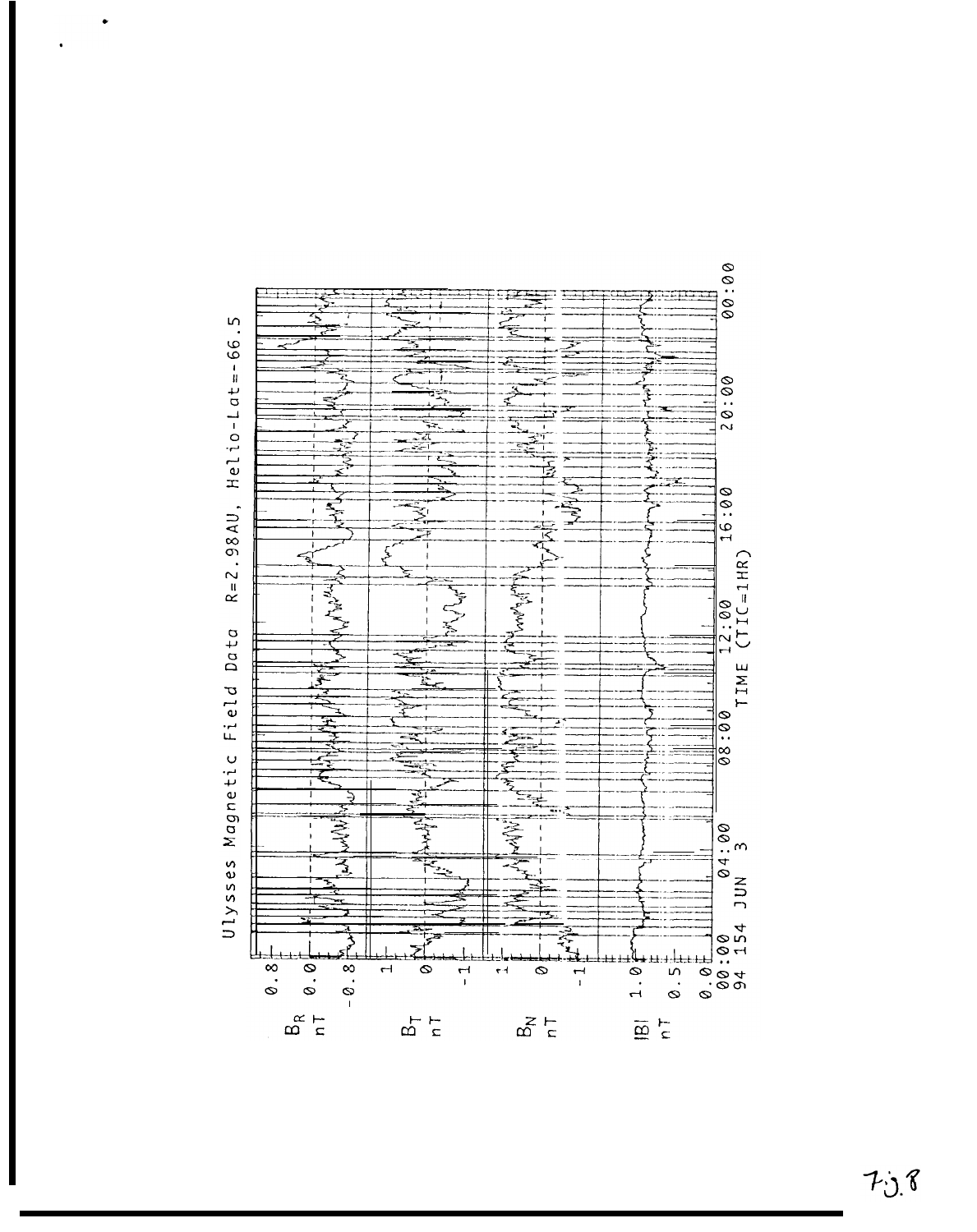

Time, UT

 $\overline{\phantom{a}}$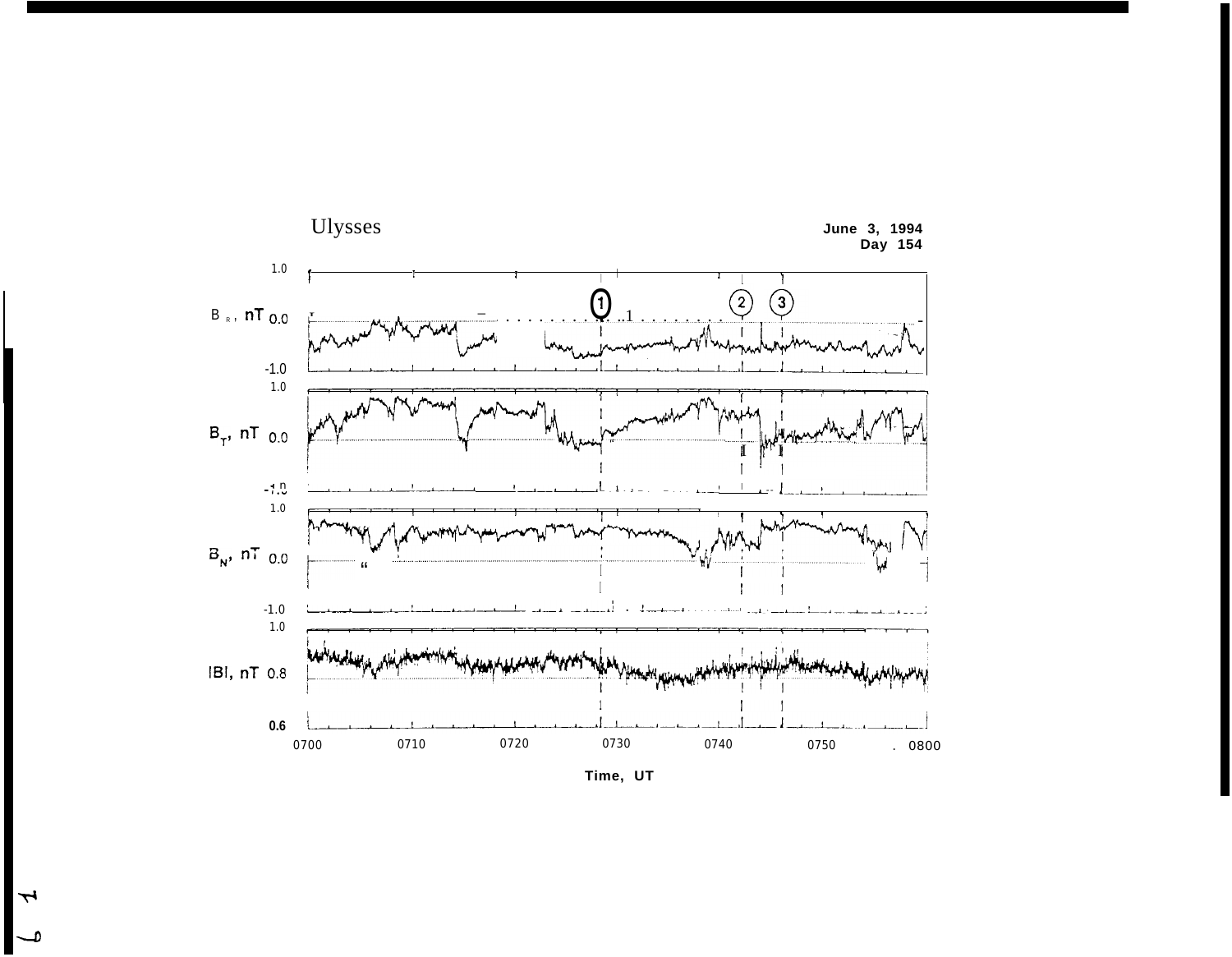





 $F_{\beta}$ 10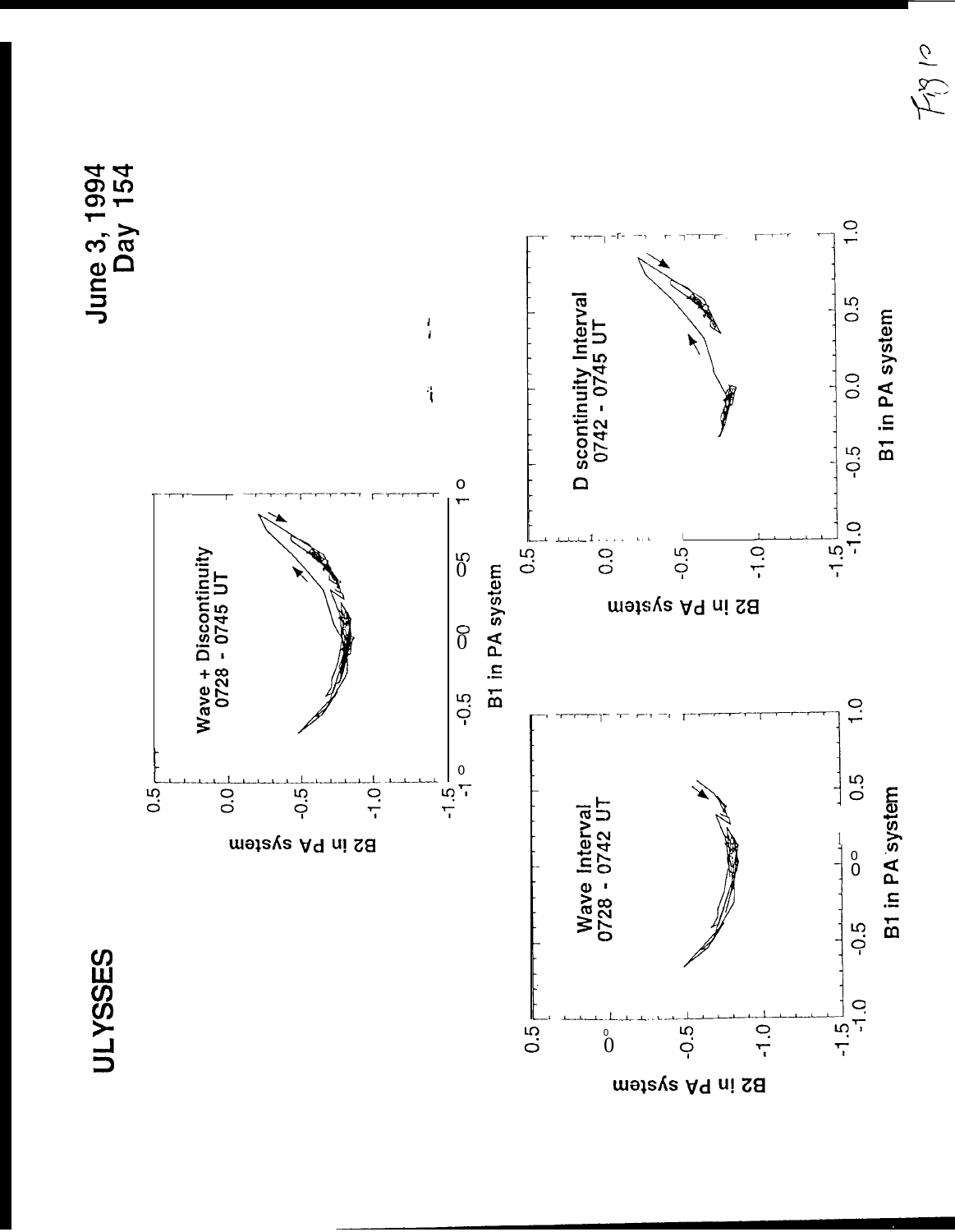# Tsurutani-Smith Criteria

 $\mathbf{L}^{\mathbf{L}}$ 

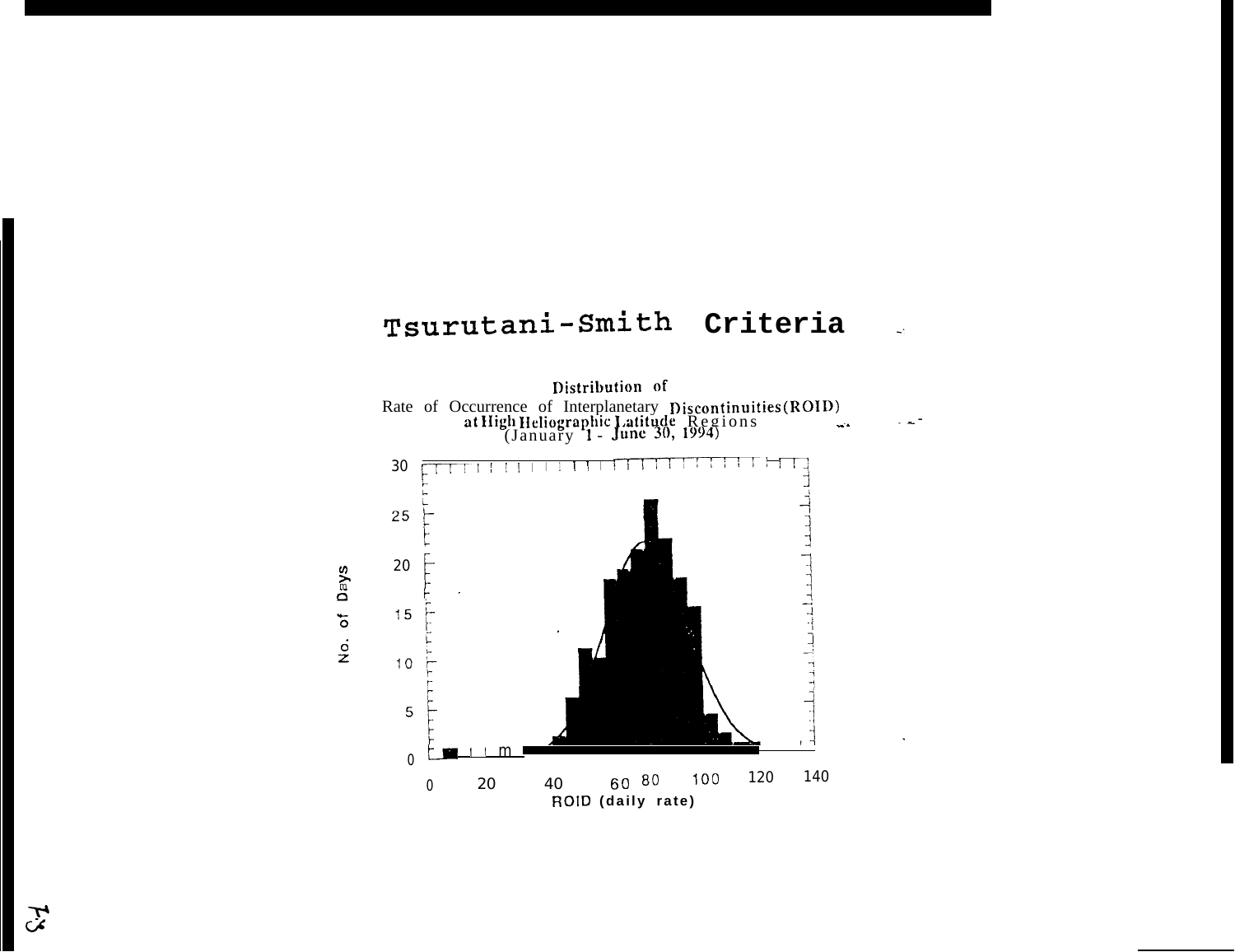

 $\frac{1}{2}$ 

 $\frac{1}{4}$ 

 $\mathbb{E} \setminus \mathsf{B}^{\mathsf{T}}$ 

 $F^{\prime}S_{.}12$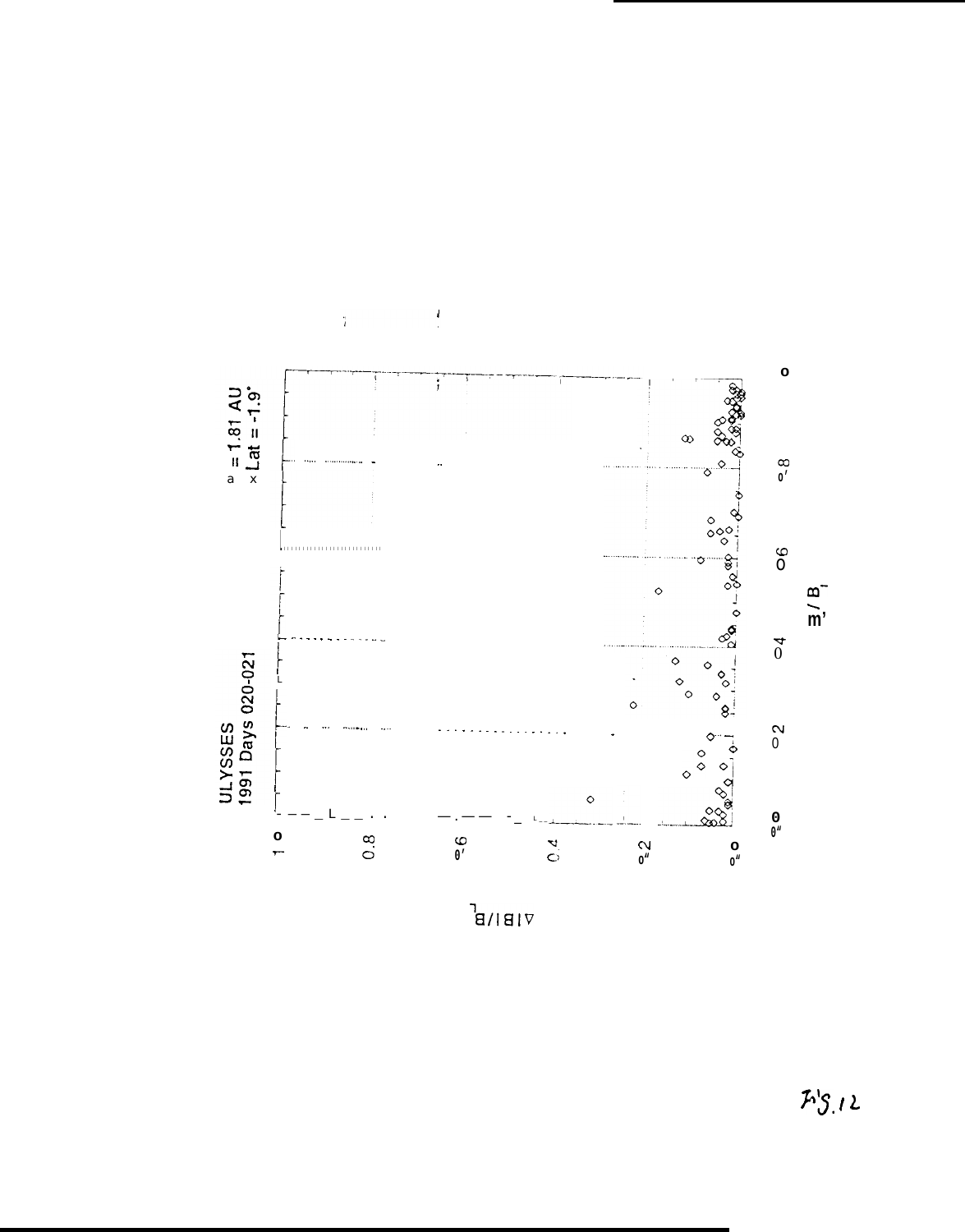

 $91B1V$ 

 $7 - 13$